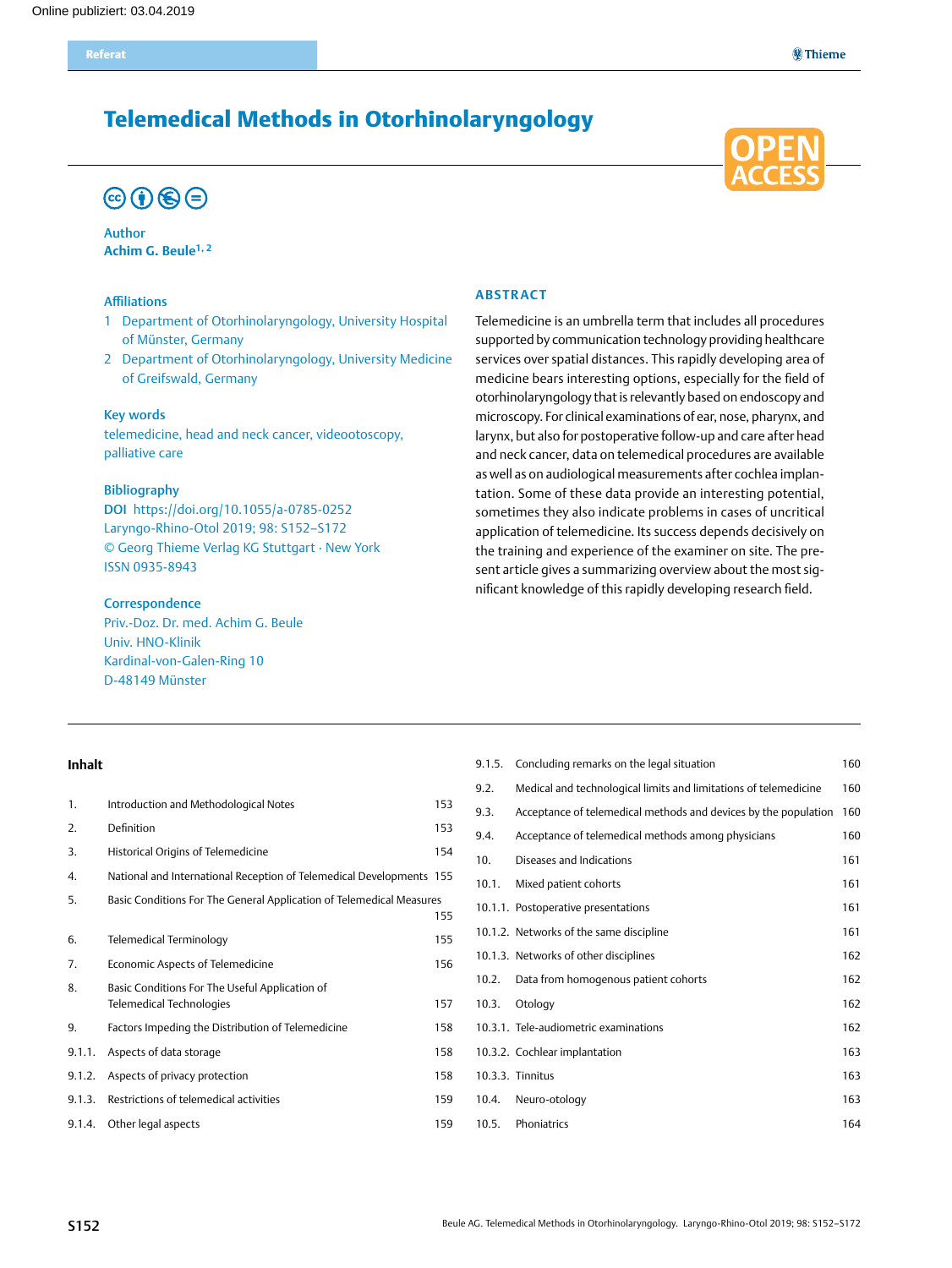<span id="page-1-0"></span>

|       | 10.5.1. Diagnostics and therapy of articulation disorders   | 164 | 10.10. Telemedical methods in sleep medicine | 166 |
|-------|-------------------------------------------------------------|-----|----------------------------------------------|-----|
|       | 10.5.2. Diagnostics and therapy of disturbed speech fluency | 164 | Tele-diagnostics<br>10.10.1.                 | 166 |
|       | 10.5.3. Treatment of dysphagia                              | 164 | 10.10.2.<br>Telemonitoring                   | 167 |
| 10.6. | Laryngology                                                 | 165 | Teletherapy<br>10.10.3.                      | 167 |
| 10.7. | Rhinology                                                   | 165 | Conclusion and Outlook<br>11.                | 167 |
|       | 10.7.1. Allergology                                         | 165 | References                                   | 167 |
| 10.8. | Head and neck cancer                                        | 166 |                                              |     |
| 10.9. | Palliative care                                             | 166 |                                              |     |
|       |                                                             |     |                                              |     |

### **Abbreviations**

| <b>AGnES</b>  | Arztentlastende, gemeindenahe, E-Health-       |
|---------------|------------------------------------------------|
|               | gestützte, systemische Intervention (E-Health  |
|               | promoted, doctor relieving, systemic interven- |
|               | tion close to the municipality)                |
| <b>AFHCAN</b> | Alaska Federal Health Care Access Network      |
|               | E-health lawLaw on safe digital communication  |
|               | and applications in healthcare                 |
| ICC           | Intraclass correlation coefficient             |
| IT            | Information technology                         |
| <b>MBO</b>    | Muster-Berufsordnung für Ärzte (Rules of       |
|               | professional practice for physicians)          |
| <b>MRS</b>    | A Multi-resistant Staphylococcus aureus        |
| OR.           | Odds ratio                                     |
| <b>RFDS</b>   | Royal flying doctor service                    |
| <b>VERAH</b>  | Versorgungsassistentin in der Hausarztpraxis   |
|               | (care assistant in family practice)            |
| 95 % CI       | 95% confidence interval                        |
|               |                                                |

## 1. Introduction and Methodological Notes

To prepare this review article about the evidence situation regarding telemedical methods in different areas of otorhinolaryngology, a systematic literature research was performed on www.pubmed.com, applying the keywords of "telemedicine", "e-health", and "telehealth", each combined with terms for the single organs and the most frequently occurring diagnoses of the discipline. Abstracts were screened and in cases of relevant data, the full text was evaluated. Numerous publications showed especially older articles from journals that are not pubmed-listed. Based on single case decisions, the full text was analyzed as well if it was available.

The assessment of the situation was completed by studies of legal dictionaries and websites on this topic such as juris.de, and of comments in the context of currently published, web-based texts, in particular on resolutions of the German Medical Assembly (Deutscher Ärztetag).

Due to the heterogeneity of the retrieved literature sources, the present article cannot claim completeness, already for methodological reasons. In order to achieve a possibly objective description, involved people are not specifically mentioned. Instead, relevant organizational characteristics of the mentioned telemedicine networks are placed in the focus in order to improve the comparability.

After elucidating the different definitions of "telemedicine", the historical development and the economic significance will be described for better understanding. Since the implementation of telemedical methods in otorhinolaryngology is very heterogenic, first, factors fostering or impeding the development of respective networks will be presented including legal conditions. Afterwards, the study situation, classified into organs and the most frequent diagnoses will be presented and discussed.

## 2. Definition

According to the definition of the German Medical Association (Bundesärztekammer), telemedicine is an umbrella term for different medical concepts of healthcare provision that have in common the general approach to provide medical healthcare service in the areas of diagnostics, therapy, and rehabilitation as well as to support decision making over spatial (or temporal) distances. Hereby, information and communication technologies are applied [1, 2] (▶**Infobox 1**). The beginnings of telemedicine are based on the worldwide problem to assure adequate access to services of the healthcare system to possibly all people. For the USA, the Institute of Medicine [3] defined telemedicine as "the use of electronic information and communication technologies to provide and support healthcare when distance separates the participants". The use of phone and fax alone, e. g. in the context of accounting by Medicaid, is not included in the term of telemedicine.

Historically, the geographical distance is in the focus as well as obstacles such as seafaring [4–6], aviation, and aerospace [7], and thus barriers between physician and patient or between general practitioner and specialists that have to be overcome. So it is not surprising that telemedicine had its origin in Australia because of the long distances, and later further impulses came from Alaska.

Telemedicine is an umbrella term for various medical healthcare concepts that have in common the general approach that medical services of the population's healthcare in the field of diagnostic, therapy, and rehabilitation as well as medical decision making support over spatial (or temporal) distances are provided. For this purpose, information and communication technologies are applied.

▶**Infobox 1** Definition of telemedicine by the German Medical Association [2].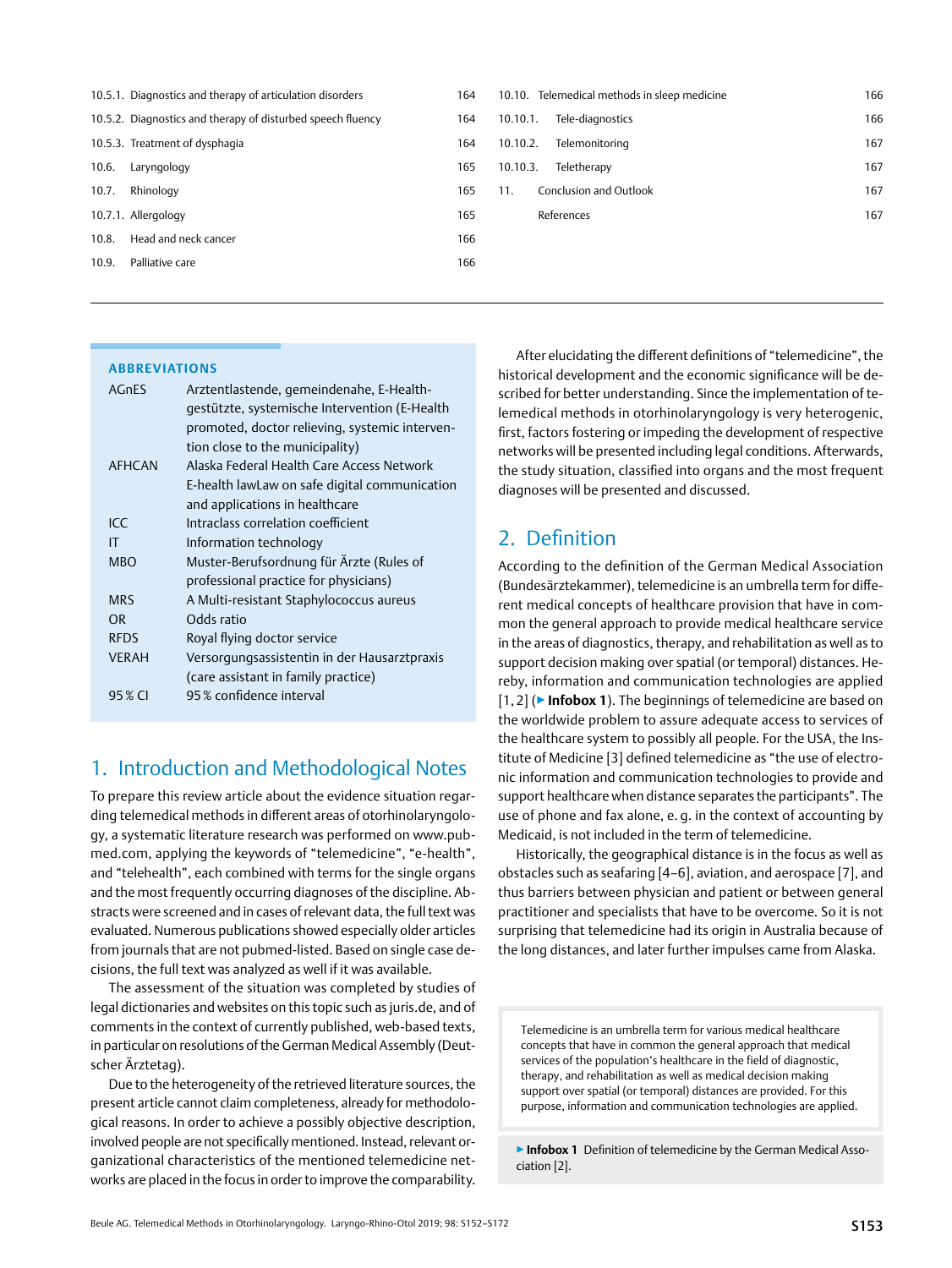# <span id="page-2-0"></span>3. Historical Origins of Telemedicine

In 1928, Reverend John Flynn from the Presbyterian Church founded the Aerial Medical Service with the objective to improve healthcare in the Australian outback (https://www.flyingdoctor.org.au/). Up to that time, only two physicians were responsible for this area of several millions of square kilometers. Accordingly, the Australian farmers as well as the Alaskan inhabitants at that time primarily provided care by means of natural remedies. Because of the deep cultural gap between the aborigines and the immigrants, the level to which shamanism was accepted was clearly lower in Australia than in Alaska.

Because of its military significance during the Second World War, nurses were deployed in 14 military bases in Alaska. After the end of the war, they remained in the cities and hence already improved the medical healthcare situation [8]. Moreover, since 1945, a mobile examination unit was created, installed in a discarded military truck. For the first time, there was then the possibility to reach inaccessible and rural areas with medical equipment. This measure was completed since 1946 by a medically equipped ship that provided healthcare in coastal settlements by sea. With developing industrialization, the construction of railways, and the development of larger settlements, these mobile units were complemented by another ship and units on trains until the 1950ies.

In Australia, the first steps were the foundations of bush hospitals, but even those could not solve the problem of the enormous distances. Furthermore, the climate impeded the exploitation of the country and thus the construction of streets. With this background, Reverend John Flynn focused on airplanes that became more reliable due to the technical developments of the Second World War to transport medical staff [9].

On May 15, 1928, the first airport base was opened in Cloncurry (Queensland) [10]. Further bases followed in Charters Towers and Charleville, later in Alice Springs (in 1939), and then also in South Australia (Port Augusta and Adelaide) and the Northern Territory (Yulara). In 1942, the service changed its name to Flying Doctor Service, since 1955 it was called Royal Flying Doctor Service (RFDS; shortly: The Flying Doctors). Up to now, the farmers on site are obliged to clean the runway (mostly a sector of the street near the farm) from plants and stones so the landing of the RFDS is always possible without risk.

At the same time, in Alaska as well as in Australia, the development of telecommunication devices was necessary in order to be able to call medical support and advice. In Alaska, first, conventional telegraphy was used, then also radio devices. In Australia, the improvement of medical healthcare was closely related to the development of a radio network that was independent from electric current. In a radius of more than 500km, the farmers could contact a central base by means of pedal drive. So, in this way, also the era of telemedical consultation in Australia had its beginning. Boxes with emergency drugs were and are stored until today with inhabitants of the outback. Their contents is used after consultation with the RFDS. Currently, 2,338 of such boxes are distributed in the entire outback and help reducing the delay until qualified staff arrives. Based on a standardized body scheme the type and location of complaints is communicated to the central via radio that recommends suitable drugs, if needed, according to a numeric labeling.

Overall, the RFDS currently covers an area of about 7.69million km<sup>2</sup>, which corresponds to approximately two third of the total surface of Australia (https://www.flyingdoctor.org.au/about-the-rfds/). The base in Alice Springs alone is responsible for an area of 1.25million km² with a radius of 600 km where about 16,000 people live. About 26 million air kilometers arise per year; and for example in 2016/2017, nearly 37,000 Australians were transported. Until today, the RFDS is an important element of the Australian healthcare service and has its established and acknowledged position. This significance is emphasized by the fact that a picture of the founder of the RFDS is shown on the Australian 20 Dollar banknote, beside airplane and radio device.

Because of different, also economic developments in Alaska, however, the need far from large settlements decreased significantly in the 1960–1990ies so that the mobile units were discarded. But during the economic recession, problems became obvious, in particular regarding the abuse of substances and in the field of psychiatry. This insight supported a change in the direction of telemedicine. It was no longer the question of bringing the physician to a patient, but to put both in contact in order to avoid unnecessary travelling.

This led to the foundation of the Alaska Federal Health Care Access Network (AFHCAN). It is a tribal organization that connects more than 200 different bases via telemedicine. It exists since 2001 [11]. For a long time, the particular problem in Alaska was the limited data transmission rate. Thus initially stored texts, images, and datasets were transmitted. Only in the last few years, the spectrum of services could be extended by live video conferences that are available in a safe and coded way. Currently, the network handles about 3,000 cases per year, about 2/3 of them are answered on the same day, 50% even within 1h. About one quarter of the questions concern specialists, 75% are referred to general practitioners. Regarding otorhinolaryngology, data are available from Alaska showing that the waiting time could be significantly reduced due to the introduction of telemedicine. Formerly, 47% of the patients had to wait for 5 months or longer to get an appointment with an otorhinolaryngologist, whereas this rate was first reduced to 8% due to telemedicine and meanwhile it amounted to 3% [12]. Due to an integrated video otoscope, telemedicine is also applied for planning ear interventions and for otologic follow-up examinations [13,14], but it is increasingly used also for other ENT-related issues [15]. In this way, it is no longer necessary for 75% of the patients to travel in order to present to an ENT specialist, and 25% of the scheduled presentations to a general practitioner could be avoided.

The improved integration of these very rural areas showed the significant difference in healthcare compared to large cities. Not only the access to medical help is more difficult in rural areas, but chronic diseases are more frequently observed in remote regions. Here, Alaska was a pioneer with its mental health programs in order to draw the general attention on the sequelae of isolation in inhospitable areas.

Technical development of the insights gained in this way meanwhile allows the real-time analysis of healthcare data of astronauts in space since the beginning of the space shuttle era of the NASA [7].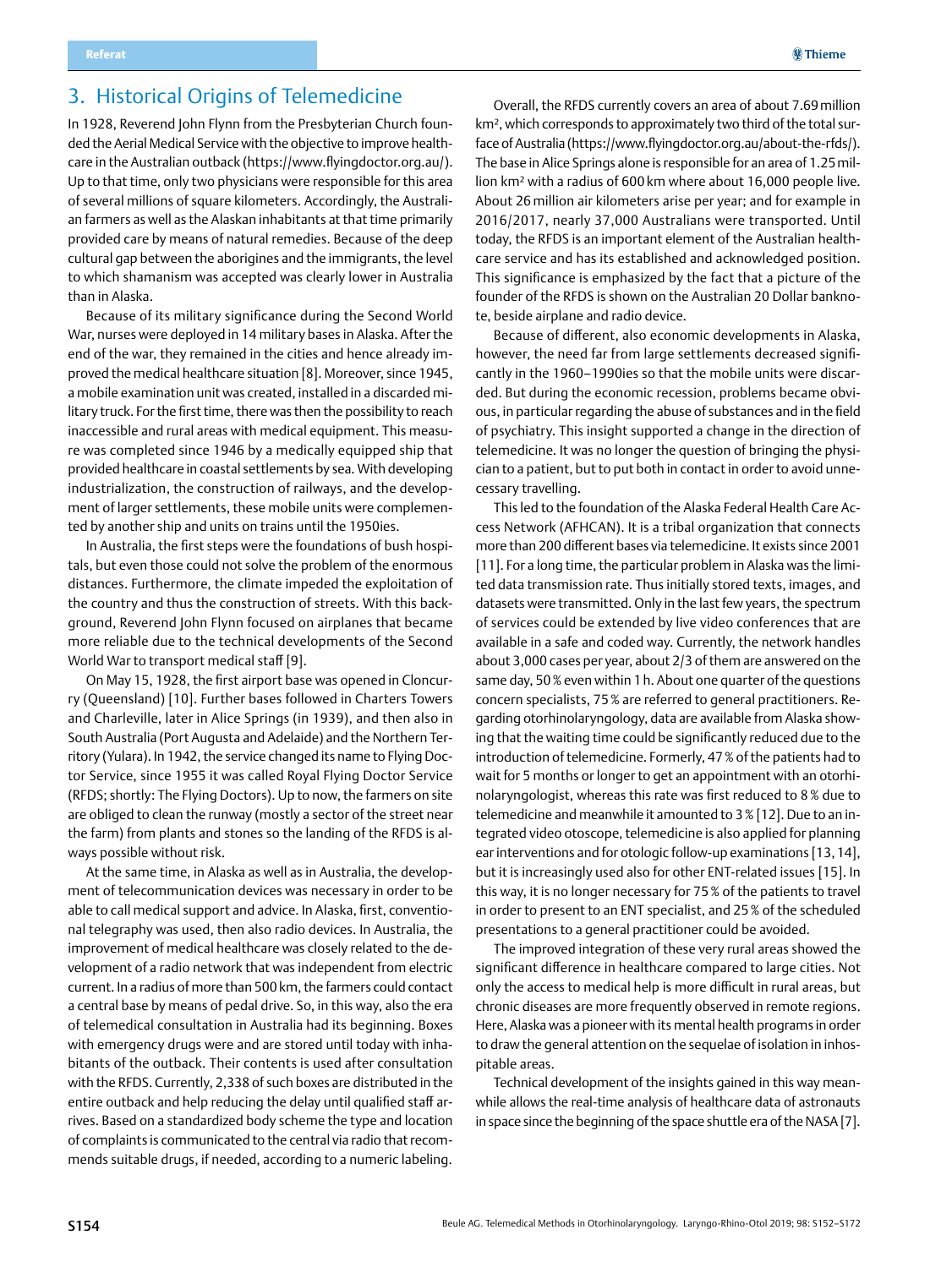## <span id="page-3-0"></span>4. National and International Reception of Telemedical Developments

With the background of the above-mentioned technical developments, telemedicine presents itself worldwide as an option to improve problems of healthcare provision in rural areas, in particular in the developing regions of Africa and Asia [16].

Bearing in mind this fact, the World Medical Association considered telemedicine as a possibility to avoid patient transportation in 2006 [16]. Already in the following year, the requirements for telemedicine were stated more precisely by the World Medical Association [17]. Even if the title of this publication suggests an ethical dimension, for the first time relevant content-related aspects were defined. In addition, a first definition of telemedicine was provided as a technique to execute medicine via spatial distances and to perform interventions, diagnostic procedures, and treatment decisions. At that time, the World Medical Association considered telemedicine primarily as a situation in which physicians and patients know each other already from a former personal contact. However, already then the obligation to detailed documentation and data safety was determined, as well as the possibility of mutual identification and possible interaction of the involved subjects, the necessity to inform the patient, to perform quality control, cost efficiency, and evidence-based processing. Accordingly, this document is still valid today. The World Medical Association explicitly stated that telemedical techniques should always be oriented at the local circumstances in order to take into account the heterogenic needs on an international scale.

In 2010, based on this definition, the German Medical Association defined guidelines for Germany [18] in order to accompany and medically control the rapidly progressing developments in the field of telemedicine. The resolution on first preconditions for good telemedicine was decided at the occasion of the 113<sup>th</sup> German Medical Assembly. With the background of many project-based island solutions, it claims an added value in healthcare provision and addressed telemonitoring of patients with chronic diseases in order to improve the quality of healthcare provision. By means of measuring the same parameters (e. g. morning weight in cases of known heart failure), telemonitoring serves for early identification and intervention (e. g. by inviting the patient to take additional medication, in this case for example furosemide) aiming at avoiding hospitalization. Investigations in different disciplines reveal that patients welcome this type of close supervision because inpatient stays and doctor's visits may be avoided [19, 20]. So already in 2010, telemedicine was considered as useful option to overcome spatial distances by means of teleconsultations also in Germany. The implementation of networks for early detection and treatment of stroke may be considered as prime example [21–24]. In the same document, first requirements regarding the quality of telemedicine were stated with a clear vote against physician-replacing, i. e. substitutive processes.

## 5. Basic Conditions For The General Application of Telemedical Measures

Especially at the beginnings of telemedicine, physicians, therapists of other healthcare professions, and patients refused the acceptance. So there were reservations against the reliability of telemedicine in comparison with conventional physician-patient contact. Hereby, also according to the German Medical Association [18], telemedicine and conventional medicine are not conflicting concepts, but rather complement each other. Telemedical applications are intended to support medical action with preservation of equal quality and documentation standards.

Initially, the application of telemedical procedures was only recommended if conventional methods were not available because of specific requirements in the individual case (e.g. qualification of the staff members or technical equipment), the circumstances on site (e. g. spatial distance), or the time to perform the service. Also for telemedical healthcare, the general principle of specialist standard has to be observed. Thus, quality-ensuring measures have to be applied as well.

Furthermore, the application of telemedicine requires prior acquaintance of the physician and patient. Moreover, it is necessary that they are sufficiently used to handling current technical devices such as smartphones, tablets or computers, or medical products, and have the certainty to focus on the actual topic of healthcare provision. Physicians have to have enough special expertise for medical issues as well as skills for medical procedures. They should dispose of knowledge about technical and content-related processes including possible complications, but also documentation. In the context of teleconsultation, i. e. communication from physician to physician, the invited consulting specialist should have sufficient knowledge about the equipment and working conditions of the ■local■ colleague in order provide useful and applicable support.

Prior to each telemedical treatment, the patients have to be informed in detail, especially about possible disadvantages of a merely telemedical examination so that they might agree/disagree. This has to be observed in particular if alternatively a personal consultation is generally possible. Patients should be enabled to outweigh the probable additional burden in relation to the uncertainty because of the limits of telemedical methods. Furthermore, the patients' agreement is also required under the aspect of data protection for the storage of data and their transmission, evaluation, and documentation.

## 6. Telemedical Terminology

Because of the rapid development of telemedicine during the last years, a standardized and clear terminology (taxonomy) is missing, even if different authors [25, 26] – among them also the German Medical Association [2] with the task force "Telemedicine" – have tried to establish a classification in 2015.

The former term of "eCare" used by the German Medical Association did not prevail, today the terms of "telemedicine" or "eHealth" are applied. Originally, eHealth had been defined as umbrella term for all technological procedures with the background of healthcare issues. Telemedicine is mentioned as one application field [27] of eHealth and delineated from similar technologies that are applied for example for research or administrative purposes [2].

Generally, telemedical measures cannot be differentiated according to the temporal type of data transmission, the people involved, the type of patients' presentation, and neither to the functionality, the mode of application, and the technology. Because of the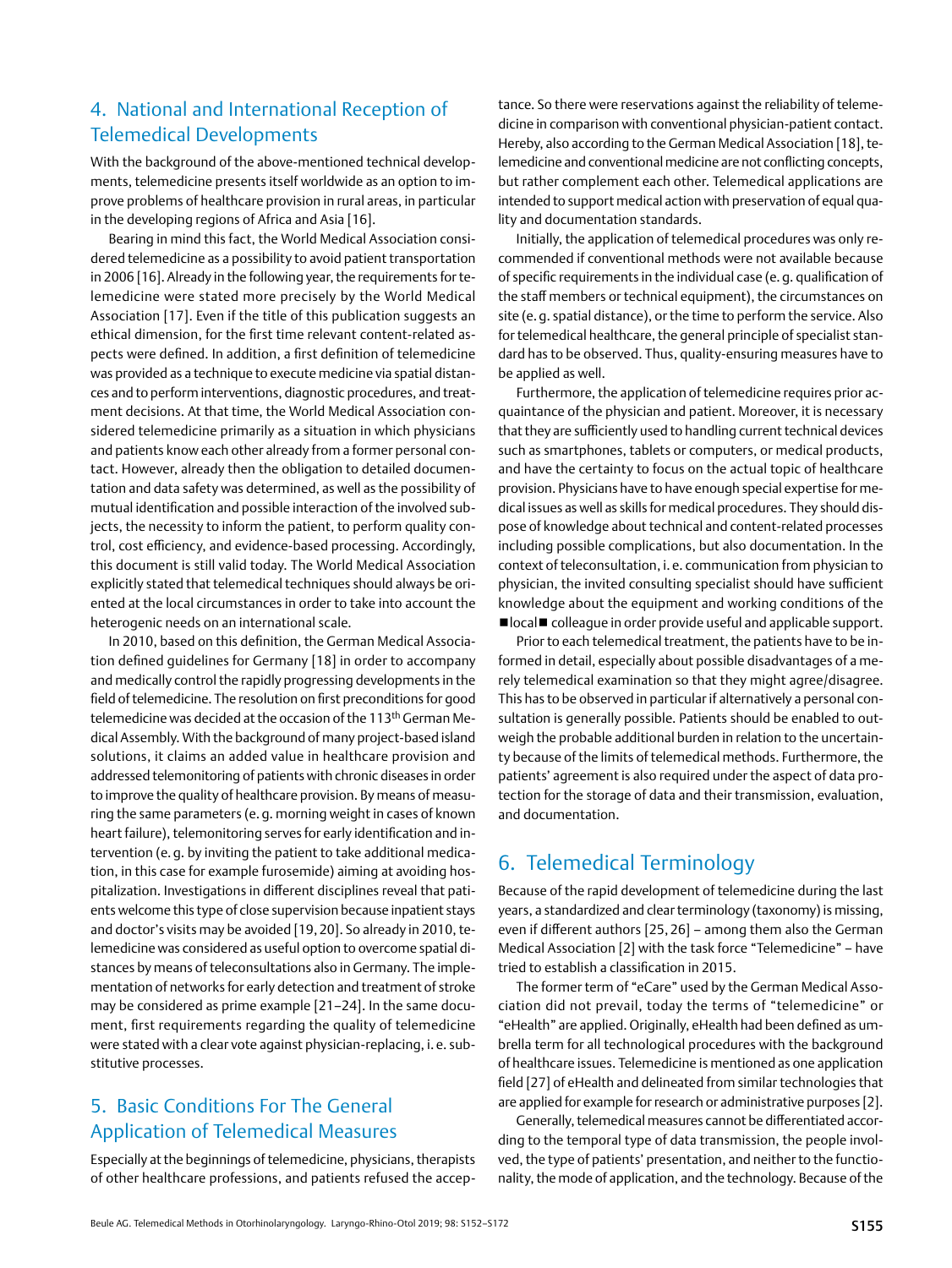<span id="page-4-0"></span>heterogeneity and the rapid change, the topic of technology will not be dealt with in this article. However, the significance of data protection and data quality for a reliable and safe transmission has to be emphasized. ▶**Infobox 2** gives an overview about the relevant taxonomic terms so that the characteristic examples described in the following may be correctly classified and compared to own interpretations.

In accordance with the development also after 2015, different applications are delimited against each other. The most frequent applications are telediagnostics, teleconsultation, telemonitoring, and teletherapy. Since they may occur generally in every medical discipline and also touch other disciplines, the task force "Telemedicine" of the German Medical Association argued already in 2015 for the use of the term of "telemedical measures" instead of "telemedicine". This should avoid the impression of a developing, independent medical field [2].

In the context of profession-related political discussions about telemedical methods, the difference was made in the area of the involved subjects if telemedically connected physicians work in the same field, i.e. both specialized in the same discipline as for example otorhinolaryngology, or if one of them had another qualification, e. g. if a general practitioner performs ENT-specific examinations and transmits findings to an ENT colleague.

## 7. Economic Aspects of Telemedicine

Telemedicine is a booming market that is highly attractive due to the rapid developments, also from an economic point of view. More and more data contribute to this effect that confirm cost efficiency and economic potential of telemedical measures compared to traditional procedures [28]. In the USA, they increasingly lead to the fact that the (federal) state bears the expenses for telemedical services. So since 2018, as 49<sup>th</sup> federal state of the USA, Illinois recompensates the costs for telemedical services in form of live videos in the context of Medicaid. Fifteen federal states pay for delayed recording and transmission of data, 20 states finance telemonitoring of patients and further 9 federal states bear the expenses of all three technical procedures. In addition, 32 federal states offer reimbursement for transmission fees or device charges (multiple entries are allowed) [29]. The suggested cost coverage in the USA not only for Medicaid (assumption of costs for children organized based on the federal states), but also for Medicare (remuneration for adult patients organized by the government) is currently discussed – a decision is awaited for in 2019 [30].

Such developments contribute to the fact, that the worldwide growth rate for the telemedical market is estimated to 27.5% per year until 2021 [31]. Hereby, the USA have the largest economic significance, followed by Europe and Asia.

#### Type of application:

- Telediagnostics: transmission of examinations for diagnosis
- Teleconsultancy: communication between physicians, mostly general practitioners with specialists
- Teleconsultation: communication between patients and physicians
- Telemonitoring: repeated transmission of results arising from the same examination / device
- Teletherapy: therapeutic intervention via telemedical contact

#### Time dimension:

- Delayed/asynchronous: transmission of stored data
- Simultaneous/live: real-time connection (e.g. video conference)

#### Involved subjects:

- Physician-physician: teleconsultancy or for physicians' education and training  $\circ$  different disciplines/same disciplines
- Physician-patient: teleconsultation, e.g. in order to avoid travelling for follow-up examinations
- Patient-patient: exchange of experiences and information, e.g. in the context of self-help groups

### Location of service:

- Connection to the patients' location (home, school, institution)
- Patients come to a telemedical examination center (e.g. home-near practice, hospital, or school)

▶**Infobox 2** Taxonomy of telemedical measures (modified according to [2,25–27]).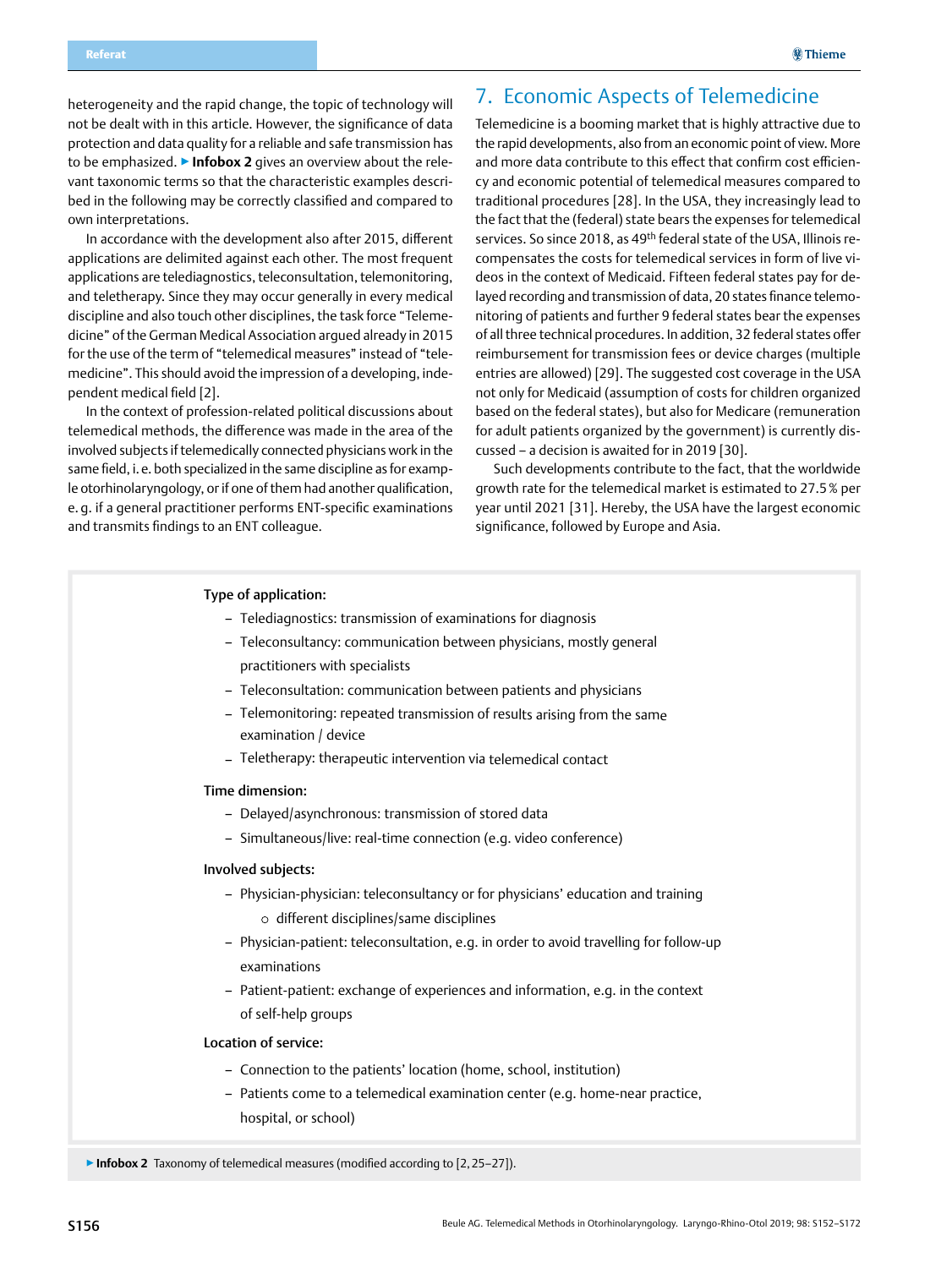<span id="page-5-0"></span>Outside the USA, financing of telemedical networks does not keep the pace with technical developments [32]. The telemedical applications that are currently supported by the German health insurances based on selective agreements and model projects are mostly found in the field of telemonitoring [33]. The German law on safe digital communication and applications in healthcare (E-Health law) dated December 21, 2015, [34] promised financing of video conferences for the first time. After substantiation of the technical framework conditions [35] also the cost coverage of video consultations was decided on April 1, 2017. This means that the specialist groups mentioned in ▶ Infobox 3 and thus also otorhinolaryngologists may perform video consultations as panel doctors in the context of the indications described in ▶**Infobox 4**. An extension of the list of indications is already planned.

The precondition in any case is the confirmation that a certified video provider is involved in the technical transmission. The certifications are in course and may be verified under http://www.kbv. de/html/videosprechstunde.php.

The remuneration of video consultations consists of 2 elements [37]: The physician performing the video consultation receives a technology bonus of 4.21 Euro per consultation. The number of video consultations is limited to a total of 50 per three months. If the patients does not come personally to the office in one quarter, the physicians may receive 9.27 Euro once in case of treatment. The precondition is that the patient had presented to the office at least once in the previous two quarters and that the follow-up is performed in the same practice as the initial examination. Because of the estimated license fees for video services of about 100 Euro per quarter, the National Association of Statutory Health Insurance Physicians predicts that video consultations cover the expenses as of two patient contacts per week for panel doctors.

In summary, it can be stated that for the first time also in the German healthcare provision the billing of telemedical services is possible for system. If the implementation of video consultations as care instrument of an ENT panel doctor is economically reasonable, has to be decided individually. The result of every cost-benefit analysis will depend on one hand on the local acceptance, on the other and on the development of the expenses regarding certified video providers, the expenses for purchasing and maintaining the infrastructure for video consultations, and the local competitive situation. The fact that the neighbor specialist group of maxillofacial surgeons has also been approved for performing video consultations, might intensify competition even in the digital sector.

## 8. Basic Conditions For The Useful Application of Telemedical Technologies

From an economic point of view, frequently the implementation of telemedical methods is justified by possibly avoiding travel expenses. But this is only one reason for the appropriate application of this modern technology.

Advantages of telemedicine are often seen for rural regions [38, 39], in particular poorly developed areas of the world where the number of practitioners is low due to economic reasons [39]. Several investigations are available for war veterans [40] because a higher age of life or associated comorbidities make it attractive to avoid traveling to see a doctor. Hereby, also financing of medical examinations plays a role. Since for example in the USA the Veteran Affairs have to pay the travel expenses of the patients, an incentive is given to avoid traveling [40]. In this way, 145 miles and 142min per presentation or \$18,555 could be saved per year. Disciplines that require a high amount of physician-patient interaction were considered as particularly suitable for telemedicine [41]. It must be taken into account that less traveling does not only relieve the patients (or public financiers in cases of reimbursement), but also reduces environmental pollution for example due to less carbon dioxide emissions.

- General practitioners
- Pediatricians
- Anesthesiologists
- Ophthalmologists
- Surgeons
- Otorhinolaryngologists
- Maxillofacial surgeons
- Neurologists and neurosurgeons
- **Orthopedists**
- Gynecologists
- Dermatologists
- Specialists for internal medicine
- Psychiatrists
- Urologists
- Phoniatricians and pedaudiologists
- Specialists for physical and rehabilitative medicine
- Radiotherapists

▶**Infobox 3** German specialist groups who are allowed to perform video consultations and to charge for them (status of September 2018) [36].

Video consultations may be performed at the following occasions:

- Visual postoperative control of surgery wounds
- Visual follow-up of dermatosis, also after radiotherapeutic treatment
- Visual follow-up of acute chronic and/or open wound (s)
- Visual assessment of movement impairments/disorders of the musculoskeletal system, also of neural origin, as follow-up
- Assessment of the voice and/or speaking and/or speech as follow-up
- Anesthesiologic postoperative follow-up

▶**Infobox 4** List of indications for video consultations in Germany (status of September 2018) [36].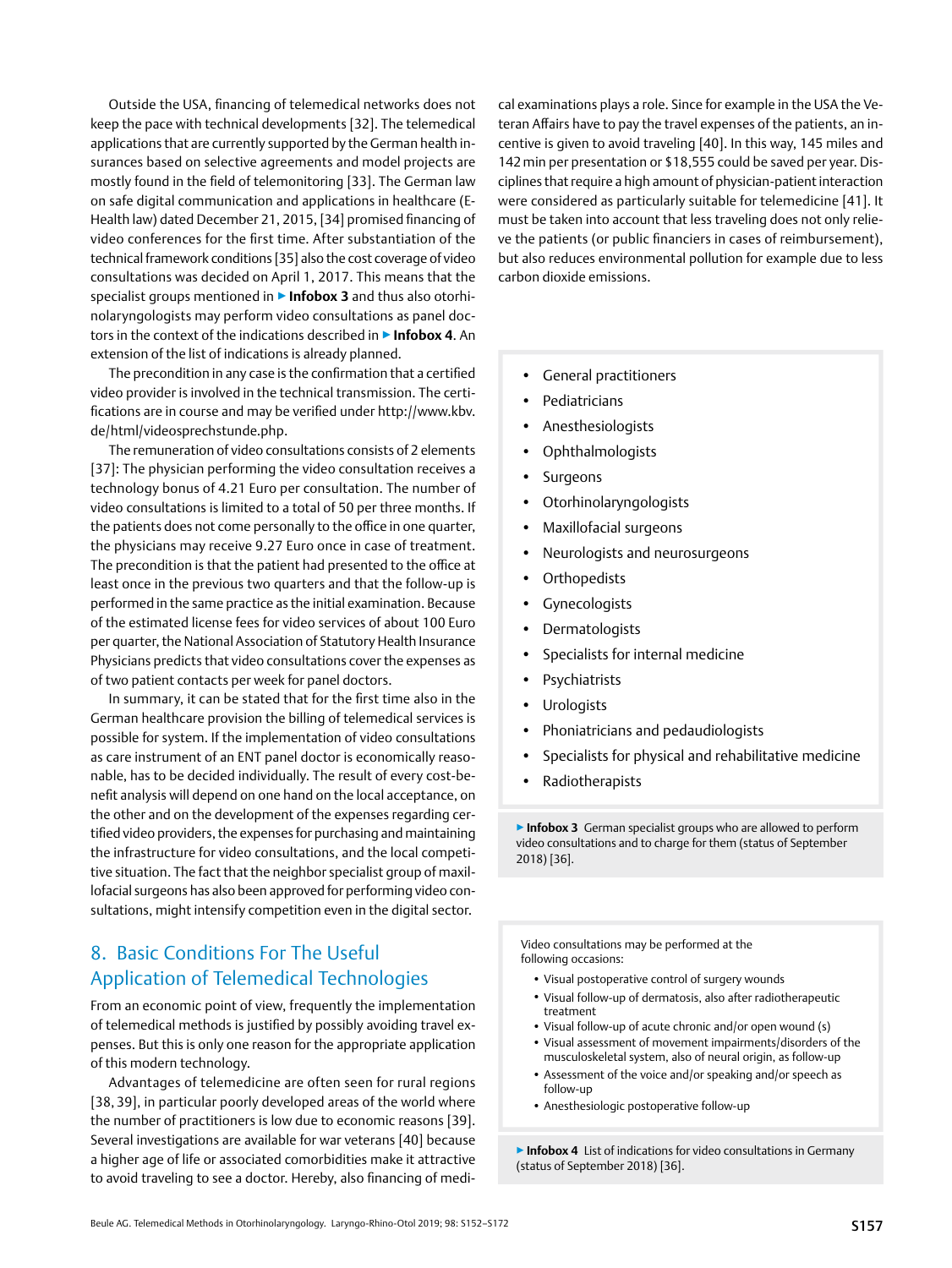<span id="page-6-0"></span>A comparison of telemedical technologies shows that they are mostly applied by using optic devices (endoscopes, microscopes, cameras) [41]. Hereby, the data quality of the optic devices (resolution, number of pictures per second) plays a crucial role [41].

Delayed diagnosis as well as the support of appointment planning including reminding function may be helpful to optimally use available resources.

Overcoming barriers does not only refer to spatial distances. Also the increased efforts that have to be undertaken to present patients whose transportation is rather complicated (e. g. those who are colonized by multi-resistant pathogens such as multi-resistant Staphylococcus aureus [MRSA], receiving intensive care or being morbidly obese, prisoners) can be reduced. The same applies for difficult access to health services for patients being confined to bed or needing intensive care (e. g. in nursing homes) for healthcare provision. This gain importance with regard to the demographic change and the increasing percentage of people older than 65 years to 32% in 2060 [42]. Also people belonging to social fringe groups [43] such as American or Australian indigenous inhabitants may be better cared for in this way.

The improvement of healthcare provision [44] is possible by means of telemedical methods primarily by bridging sectoral borders (e. g. by simpler consultation of specialists) with exchange of all available information about the patients. They can contribute with reports about their complaints, local physicians may include possibly available knowledge about the patients' medical history, and the tele-consultant can share the current specific knowledge for treatment planning. This increases the transparency of service and treatment procedures (patient autonomy) and allows patients to actively participate in healthcare.

- Long distances/geographical barriers between physicians and patients (e.g. healthcare on sea, during flights, in rural regions)
- Limited mobility of the patient, e.g. bedridden, obligatory ventilation, need of intensive care, colonization with multiresistant pathogens, extreme overweight, comorbidities, obligatory control (prisoners)
- Easier access of patients to services of the healthcare system, e.g. for socially fringe groups
- Available evidence for comparability of telemedical and conventional care
- Presence of a medical emergency situation where telemedical assessment may occur more rapidly than conventional presentation
- Outpatient character of the physician-patient contact
- Involvement of specialized centers/specialists/expensive technology
- Interdisciplinary character of a presentation
- Availability of teaching for the involved parties (physicians, medical staff) for application of telemedical methods
- Service with preservation of established quality standards, e.g. medical specialist standard
- Preservation of standard information, documentation, data protection, and data storage
- Observation of transparent legal conditions
- Scientific support of the telemedicine project
- ▶**Infobox 5** Aspects that indicate an appropriate implementation of telemedical methods.

Because of the strictly structured procedure of telemedical services with digital availability, the evaluation of the collected data for research purposes, like especially for care research and healthcare reporting for improving healthcare option, is simplified. ▶**Infobox 5** summarizes all mentioned factors as checklist in order to verify a healthcare situation or a telemedical project with regard to a useful conception.

## 9. Factors Impeding the Distribution of **Telemedicine**

### 9.1. Legal aspects

Over and over again, the legal aspects are exhaustively discussed that might stand against the application of telemedical technology [45–47]. Because of the current development with reference to the German E-health law issued on December 21, 2015 [34], but also to current resolutions to reduce the regulations of remote treatment and because of the still missing jurisdiction, no final estimation on this issue can be given here – also due to the author's missing legal qualification. However, some problems will be discussed that might be relevant for telemedically active physicians, of course without claiming to give any kind of legal advice.

The fields that might cause problems for telemedically active physicians concern:

### 9.1.1. Aspects of data storage

From a professionally legal point of view, diagnostic data have to be stored for at least 10 years in Germany. Since civil claims become statute-barred only after 30 years in Germany, it is recommended to archive all treatment data for this period [48]. But not only in the telemedical context, would this be an enormous challenge already because of compatibility problems in the context of further development of information technological standards. Therefore, the German E-health law [34] introduces the interoperability index called vesta (https://www.vesta-gematik.de/) in order to make the standards used in public healthcare transparent, to ensure financing of new applications, to simplify the problems for telemedicine, and to define information technological standards.

#### 9.1.2. Aspects of privacy protection

In § 203, the German Civil Law regulates the protection of private data that have been confided and made known to someone in the function of a physician. Those who unauthorizedly reveal such private "secrets" may expect imprisonment up to one year or high financial fines. On level of the European Union (EU), additionally the European Charter of Fundamental Rights and since May 25, 2018, also the European General Data Protection Regulation (EU-GDPR) have to be observed. In this context, the European GDRP is important even if it does not change much for telemedical networks because they already had to determine a data protection officer. But now, possible fines reach completely new dimensions with sums of up to 10 million Euro so that it makes sense to have legal advisors when designing telemedical networks.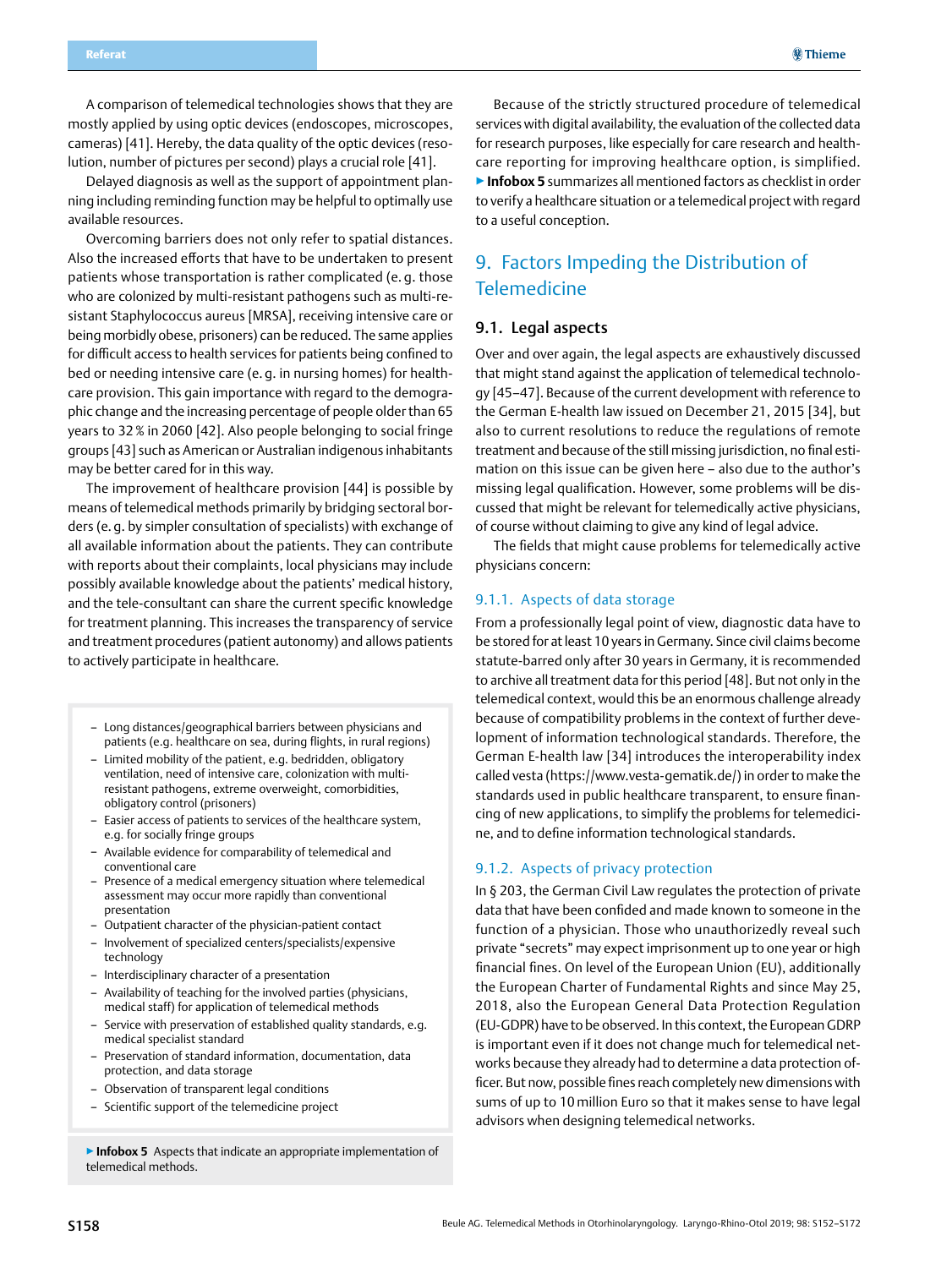### <span id="page-7-0"></span>9.1.3. Restrictions of telemedical activities

Traditionally, treatment of patients exclusively via print or communication media and not face-to-face was excluded based on the prohibition of telemedical activities, anchored in § 7 of the German professional code of conduct (Muster-Berufsordnung, MBO) for physicians. However, the explanations of the German Medical Association defined approved models of telemedical procedures more precisely [49]. They encompass seven generally possible scenarios of remote treatment in which only the physician-patient contact (model 7) with a patient who was "unknown" to the physician was classified as illicit. "Unknown" in this context was defined as follows: The physician has not performed any physical examination of the patient, has no knowledge about the patient's history and previous findings, has no medical information about the course of the disease, and no knowledge about the patient's social circumstances.

The 121st German Congress of Physicians in 2018 abandoned this regulation by modifying the professional code of conduct. ▶**Infobox 6** shows the respective paragraph in German.

In this way, according to the explanations of the German Medical Association [50], on one hand medical consultation and treatment as face-to-face contact should generally be established as gold standard, on the other hand a support of medical activities by digital technology should be promoted.

Hence, also the telemedical care for patients who present themselves for the first time, is basically possible if further requirements of medical thoroughness and information of the patients about the advantages and disadvantages of telemedical treatment are met. This revision of the regulations partly also eliminates the contradiction between the professional code of conduct and the patients' right to freely choose a physician as well as the possibility to offer telemedical consultation in Germany from other European countries. This modification of the professional code of conduct opens the German healthcare market for medical consultation also from outside Germany.

However, other regulations oppose to this opening in the context of therapy. Based on § 48 of the Medicines Act, the Ministry for Social Affairs of Baden-Wuerttemberg [51] considers the prescription of a medicament without "obvious" face-to-face contact bet-

II. Obligations vis-à-vis patients

§ 7 Treatment principles and rules of conduct

"(4) Physicians consult and treat patient during a face-to-face contact. They may use communication media as possible support. Exclusive consultation or treatment via communication media is allowed in individual cases if it can be medically justified and the required medical thoroughness, in particular by the mode of diagnosis, consultation, treatment as well as documentation, is assured. The patient has to be informed about the particularities of consultation and treatment exclusively via communication media."

satisfactory. ▶**Infobox 6** Statement taken from the German professional code of conduct for physicians [50].

ween physician and patient as generally forbidden. This prohibition may be revoked only in "justified exceptions". Even after discussion of the matter in the Federal State Parliament of Baden-Wuerttemberg, this estimation has not been revised [52].

The certificate of incapacity for work is issued according to § 31 of the Federal Master Treaty for Medical Practitioners (Bundesmantelvertrag) [53] in combination with the respective guidelines of the Federal Joint Committee (Gemeinsamer Bundesausschuss, GBA). Medical examination is needed as justification of the estimation if and how long the incapacity for work is expected. Both regulations do not mention telemedical examination so that it was interpreted as still existing barrier for telemedical treatment [51]. However, on the other side, an actually performed physical examination is not requested in the Federal Master Treaty for Medical Practitioners [54]. In § 4 of the quideline on incapacity for work, the GBA required explicitly the medical examination, however, there is no hint that it has to be performed face-to-face in person.

Thus, the revision of the MBO might lead to the analogue conclusion that – according to the increasingly better study situation with comparably reliable examination findings assessed by telemedicine and by direct patient contact on individual basis and the principle of thorough documentation – the mode of diagnosis should be irrelevant for certifying the incapacity for work. This estimation, however, is opposed by another resolution of the 121st German Medical Assembly of 2018 [55], that the certification of incapacity for work should be declined if no actual face-to-face contact between physician and patient is expected in the context of exclusively remote treatment of the respective patient. Furthermore, the service guarantee has to be observed that stipulates remote treatment exclusively by panel physicians in order to avoid competition with capital-oriented companies [56].

Only future legislation and further, more precise regulations will help to better estimate the circumstances and to increase the legal certainty of the involved parties.

### 9.1.4. Other legal aspects

In cases of treatment errors via telemedicine, several questions arise depending on the involved persons (e. g. direct contact between physician and patient, activity as tele-consultant [57]) as well as on the type of contract (e. g. statutory health insurance, private health insurance, agreements of the parties regarding the liability in the context of a project [57, 58], financing). If the telemedical network is located outside of Germany, even questions of European and international legislation may be concerned. Certainly the type and effectiveness of additionally required information about telemedical particularities of the treatment and the assurance of the thoroughness in the context of the contact with observation of medical specialist standards will provide sufficient approaches for possible legal demands in cases of litigation. Seen positively, the obligation of documentation that is already requested in the MBO, can contribute to clarify such questions, however, because of missing documentation standards it may itself be an approach to negatively assess possibly erroneous processes if the provision of digital documents (as mentioned above even 10 years after treatment) is not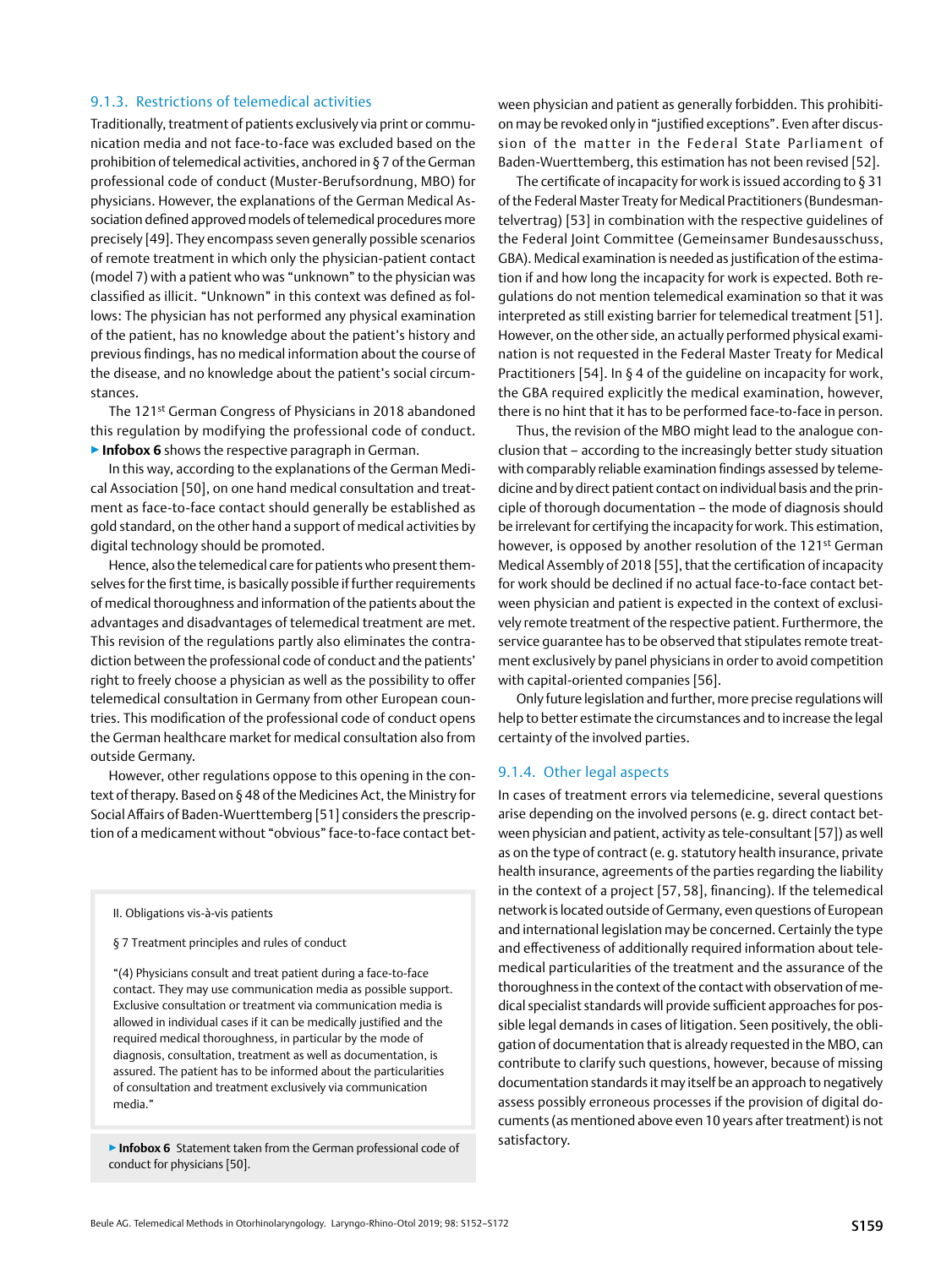### <span id="page-8-0"></span>9.1.5. Concluding remarks on the legal situation

Despite the opening in the MBO with the general option to perform telemedical methods, numerous interesting questions regarding civil, criminal, and occupational legislation remain unanswered that require extremely thorough planning and implementation of such physician-patient contacts. On the other hand, the mentioned aspects should not discourage the development of telemedical projects because the legal certainty for telemedicine could be significantly increased due to legal consultation with modification of the MBO and the German E-health law [34] explicitly supports the implementation of video consultations.

### 9.2. Medical and technological limits and limitations of telemedicine

The necessity to not only diagnose health problems in the context of ENT-specific examination, but also to treat them, is a broadly acknowledged limitation. For example the missing occasion to remove cerumen was confirmed as limitation of ENT-related telemedicine [59].

Furthermore, it was considered as important to retrieve additional information by palpation, especially for the examination of conspicuous abnormalities of the neck [59]. In order to solve this problem, meanwhile portable haptic systems are developed for hands and fingers that are intended to transmit the palpatory impression or ultrasound is used [60, 61].

Technical barriers exist furthermore in the context of incomplete coverage with broadband networks [62] and the missing standards in information technology.

### 9.3. Acceptance of telemedical methods and devices by the population

Another limitation is the receptiveness of the involved parties – i.e. ENT specialists, patients, and medical staff – for telemedical methods and the associated technical devices and tasks.

Already in 2009, a German survey revealed that the technical equipment for digital communication between patients and ENT physicians could be generally considered as sufficiently distributed. At that time, more than 80% had a computer with internet access (more than 90% of the younger patients up to the age of 45 years) as well as nearly 50% had mobile devices with internet access.

The current survey of 250 patients of an ENT department of a university hospital [63] with a response rate of 84.4% revealed a high interest in questions regarding telemedicine. In 2,003 evaluable datasets, a very high distribution of technical devices was found that could be used for telemedical purposes (mobile phone: 94.6%, computer with internet access: 85.1%) and compared to 2009, this is a significant increase. A comparison of the reason for presentation revealed particularly high availability of smartphones (97.8%) and computers with internet access (97.8%) for patients with nasal complaints, followed by patient with ear (94.3%; 86.4%) and neck symptoms (95.9%; 74.5%). Hereby, the age, job, and education level were confirmed as influencing factors for the use of modern communication technology.

The readiness to contact the treating ENT specialist online is seen in about half of the patients. So 51.9% of the participants confirmed their readiness to send their medication schedules prior to an appointment, and 52.3% stated that they would be happy to receive digital reports of their findings after examination. Only about

one third of the patients mentioned a potential for improvement of the physician-patient contact. This may also be explained by the methodology because only patients who were able to visit the ENT department personally were interviewed, which is not the primary target group of a telemedical network. Private patients seem to be more open to new technological possibilities, especially regarding a reminder function for appointments (odds ratio [OR]: 3.69; 95 % confidence interval [95 % CI]: 1.26–10.79) and the online transfer of medical information (OR: 2.14; 95 % CI: 0.94–4.82). Thus, there seems to be a sufficiently high readiness in the ENT sector of patients to expand telemedical contacts.

ENT patients also use the internet to prepare their medical appointments. An investigation from 2014 revealed that about 75% of the patients consulted the internet with regard to their disease and 50% with regard to the ENT specialist to be seen (N = 79) [64].

## 9.4. Acceptance of telemedical methods among physicians

At the beginning of telemedical networks, the concern among physicians was great that substituting processes might lead to the situation that other medical staff could assume ENT specific activities. VERAH [65–70] or AGNES [65, 71–73] as well as other similar concepts were considered as possible models that might restrict the medical spectrum by connecting them with a telemedical network and shift them to the sector of general medicine. Due to the clear statement of the German Medical Association against substituting processes [18] on one hand, but also an increasing number or reports about the scope of duties of VERAH and AGNES, obstacles could be removed.

Since VERAH is primarily responsible for tasks from the area of organizational services, nursing and support with information on vaccination, prevention, follow-up examinations, and compliance, positive effects might be seen also for consultations of ENT specialists [66, 67, 70]. The implementation of this system to relieve general practitioners was rated positively by medical colleagues, treated patients, and supply assistants. However, in the context of systematic literature research, no project with direct relevance to otorhinolaryngology could be identified.

AGNES was implemented in the rural areas of Mecklenburg-Vorpommern, also in the context of a telemedical network. The telemedical methods contributed to the investigation of the drug interaction and to measurements of the intraocular pressure [72,73]. Generally, this confirms the use of telemedical technology also in a substituting concept. However, the lack of current reports during the last 9 years allows speculating that this direction is currently not pursued.

The readiness of ENT specialists to work in a telemedical network still depends on technical and professional factors [74, 75].

Regarding the technological readiness, a survey by means of a standardized questionnaire [76] was performed with 334 ENT specialists working in private practices. Only 47% of the questionnaires could be completely evaluated; with nearly 90% of the electronic health records, the practices showed to be technologically well prepared. However, the communication with partners outside the practice occurred in an analogue way in more than 60 % of the cases, e.g. via fax. Potential for improvement and possible applications were primarily seen in the area of communication with other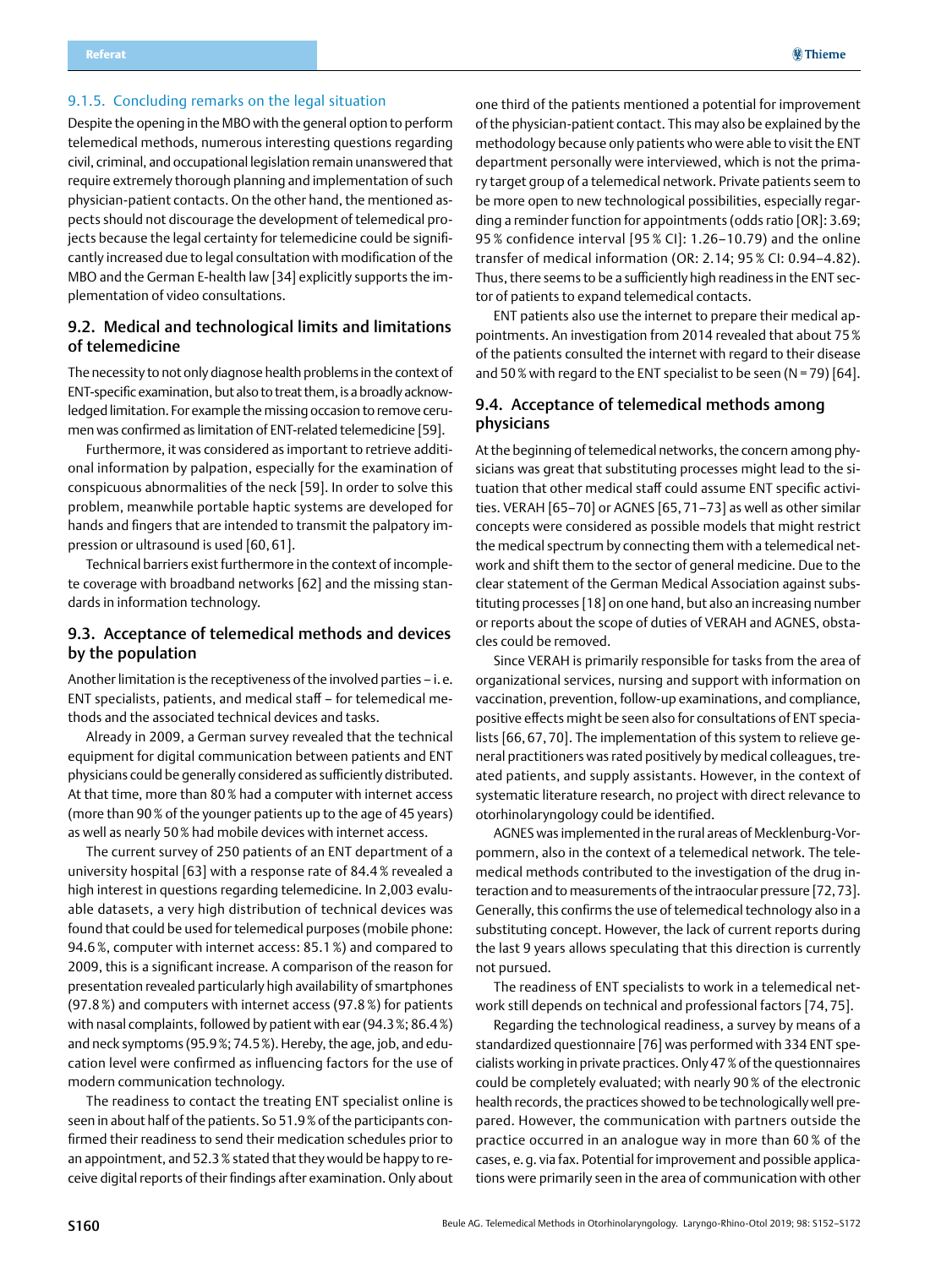<span id="page-9-0"></span>healthcare institutions (general practitioners, hospitals) as well as fixing and reminding of appointments .

Already in 2013, the reluctance that is probably motivated by professional politics had been discussed with regard to skepticism in 55% of the otolaryngologists [74,75]. In this context, the survey was performed in a network [75] that provided telemedical cooperation of general practitioners with ENT specialists in an urban environment, i. e. tele-consultation from a different discipline according to ▶**Infobox 2**. Thus, the general conditions – pilot study, low obvious advantages regarding the evaluation based on factors of ▶**Infobox 5**, and a relatively early development stage of ENT specific telemedicine – were too unfavorable to achieve a betterresult.

As it is well-known, the authorization of physicians and their accounting with the health insurances of the patients are related with the respective place of work or residence. Therefore, obstacles and barriers due to national borders, e.g. in the area of Benelux/France/ Germany are a limitation to offertelemedical services despite good communication possibilities. In the USA, this barrier is even more significant since the approval of physicians is incumbent to the respective federal state so that telemedical treatment might not be reimbursed despite the same language and nationality [77].

## 10. Diseases and Indications

An overview about the manifold projects regarding telemedicine in Germany was provided by the German Telemedicine Portal that was established in the context of the E-health initiative of the Federal Ministry of Health in close cooperation with the German Medical Association. The portal provided much freely available information for interested physicians and patients or initiators of telemedicine projects. With the move and restructuring of the mentioned projects since September 2018 (https://www.informationsportal.vesta-gematik.de) also the discipline of otorhinolaryngology had to state a significant loss of data. The registration of projects is still voluntary. However, because of conflicts of interests regarding funding, intellectual property, and IT structures of the providers of telemedical networks, they do no longer show a complete overview of all current projects.

In order to get an impression about the suitability of telemedical procedures for the assessment of frequent ENT specific diseases, among others a retrospective investigation is available [38] that rates 62% of all ENT specific outpatient presentations as generally suitable for telemedical consultations. Diseases of the inner and middle ear were classified as suitable for telemedicine rather than diseases of the larynx or the auricle [38]. In contrast, cases where device-related examinations are necessary were classified as inadequate for telemedicine. As a result, finally also due to the current developments in the field of tele-audiometry, a relevant percentage of patients seems to be suitable for telemedical followup from an ENT specific point of view. In order to clarify which patient group is mostly appropriate, the evaluation of different patient cohorts was performed.

### 10.1. Mixed patient cohorts

### 10.1.1. Postoperative presentations

Telemedical examinations were performed mainly (up to 70%) after head and neck surgery in a cohort encompassing 250 patients [78]. About one third of these patients showed a status after interventions of the oral cavity and the oropharynx (such as sialendoscopy or tonsillectomy), another third after neck surgeries such as interventions of the thyroid, the parotid gland, or neck dissection. 30% of all visits were classified as clinical follow-up to discuss laboratory or histological findings. For this cohort, the visits took an average of 11min each (0–47min) with a waiting time for the patients of 10min. In 95% of the cases, the patients were satisfied with the presentation and in 88% they stated that they wanted to undergo tele-consultation again. Criticism was mainly related to technical problems including connection failures. 46% of the patients could avoid more than 3 h of road time, another 40% avoided 1–3 h.

Another interesting investigation evaluated the quality of photographic wound documentation with 37 women after dermatological interventions [79]. A specificity of more than 90% could be revealed. Different assessments of wounds showed a very high correlation (intraclass correlation coefficient [ICC] R = 0.806 [95% CI: 0.694–0.991]) for the application of the ASPSIS scale regarding the assessment of postoperative wounds [80], which indicates a good congruence of the clinical estimation. Only the diagnosis of a local erythema was comparably difficult [79]. This might be a hint to technological dependence, e.g. to light exposure. Beside other scientific trials, the data mentioned here should make clear why postoperative presentations are an acknowledged indication for video consultation (▶**Infobox 4**).

### 10.1.2. Networks of the same discipline

A relatively old investigation compared the congruence of diagnostics performed by resident otolaryngologists using live video conference or storage of the examination findings and delayed diagnosis with the gold standard – the diagnosis on site performed by an ENT specialist [81]. Hence, in 92% of the cases (36/39) of a heterogenic list of diagnoses the resident otolaryngologist and the specialist on site came to the same conclusions. In 85% of the cases, the tele-consultant came to the same result by means of video conference. In the context of delayed forwarding, the correlation rate decreased to 64%. This investigation with an only limited number of cases indicates on one hand the risk of diagnosis that does not correspond to the gold standard in 7–28% of the cases if telemedical methods are applied. Additionally, it elucidates impressively the impact of live video conference for improvement of the correct diagnosis in a relevant percentage of 20%. Own investigations of primary laryngological findings in 250 patients confirm the deviation rate [82]. A congruence of the diagnoses performed by an ENT specialist and delayed, blinded assessment of a tele-consultant could be found in 83.1% with a high correlation rate for according therapy proposals of 94.1%. In the cases of deviating assessments, unnecessary surgeries ("overtreatment") were recommended twice in the context of secondary assessment and three time the indication for surgery was not made.

A prospective investigation of 62 patients suffering from sore throat [83] reveals a mean correlation of telemedical findings on one hand and face-to-face examination on the other hand for superficial lymph node pathologies as well as palatal reddening. The area of the posterior pharynx, submandibular lymph nodes, and the size of the palatal tonsil were not sufficiently well assessed. So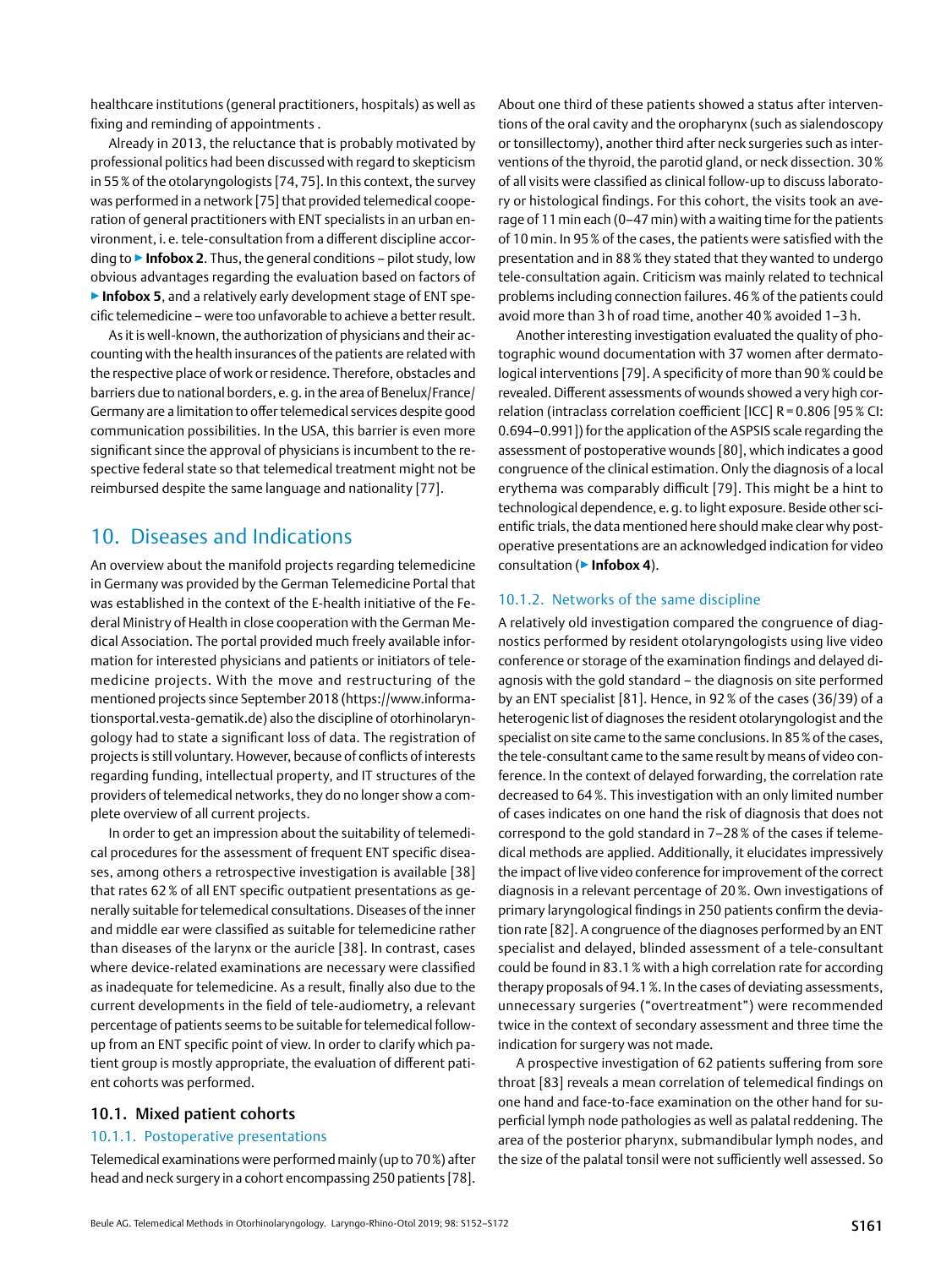<span id="page-10-0"></span>it seems that these anatomical regions may not be suitable for telemedical methods.

In summary, the data from merely ENT specific telemedicine networks confirm a relatively high reliability of the diagnoses that may be optimized by device-related application of video conference systems. At the same time, significant differences regarding the quality of telemedical assessment of anatomical subunits of the ENT discipline are found that should be addressed in future studies.

### 10.1.3. Networks of other disciplines

It appears to be particularly interesting for an overall improvement ofthe access to ENT specific knowledge that physicians of different disciplines cooperate by means of telemedicine (interdisciplinary tele-consultations). Prospectively, 50% of the ENT specific presentations of a heterogenic cohort (N=48) were classified as avoidable by implementing ENT specific tele-consultation [59] if previous examination by a general practitioner with live consultation by an ENT specialist had taken place. Also the average correlation of the results of tele-consultation and face-to-face contact appears to be high in the entire group with 79.2%, whereas it reveals clear weaknesses with only 60% in the subgroup of patients with neck, pharyngeal, or laryngeal problems. Unfortunately, concrete diagnoses and indications are not even mentioned in the full text. Another criticism is that skype was used for transmission because this system – at least from a German point of view – does not satisfactorily meet the requirements of data protection regarding the physician-physician communication with publication of sensitive data [59].

In this context, an older investigation mentions the learning curve that examiners from other disciplines experience. In cases of endoscopic examinations of 42 individuals (55 diagnoses), probably the learning curve of the examination technique of the general practitioner on site led to wrong diagnoses in 8 of the first 20 patients [84]. In 3 patients, wrong diagnoses were made, and in other 5 cases, no diagnosis was made at all. The diagnostic spectrum was heterogenic with complaints in the area of the ears including neuro-otology, the nose as well as sore throat, however, without laryngological questions.

Thus, the data elucidate impressively the significance of training in ENT specific examination techniques and also the risk of misdiagnosing in cases of merely telemedical assessment by other disciplines, in particular in the area of the pharynx, larynx, and neck.

#### 10.2. Data from homogenous patient cohorts

In the different anatomical regions of the ENT discipline, the reliability of telemedical assessment varies relevantly as well as the study situation with regard to application of tele-diagnostics, teleconsultancy, tele-consultation, tele-monitoring, and tele-therapy. Therefore, the data of homogenous cohorts will be presented in the following.

### 10.3. Otology

The clinical gold standard in Germany for examination of the auditory canal and the tympanic membrane is the application of ear microscopy. Alternatively, mainly pediatricians and general practitioners use otoscopes. In telemedical studies, regularly a video otoscope is applied [14]. In order to verify the technical equivalence to ear microscopic findings, a prospective investigation was performed. Hereby, 12 neuro-otologists assessed video otoscopic records that were assigned to seven diagnostic categories based on the gold standard of ear microscopy with audiological examinations [85]. The congruence for normal eardrums amounted to only 72%. The correlation for different pathologies varied between 48.6 and 100 % [13–15, 85–88]. In cases of simultaneous, blinded assessment by an ENT specialist on site and as tele-consultation, a patient satisfaction of 96% could be achieved (N=21 patients) [89]. Time savings regarding the duration of consultation could not be confirmed. The congruence rate for the diagnoses amounted to 95%. Technically, in all cases sufficiently high-quality imaging material could be transmitted, however, in one case audio-transmission failed.

Another trial reported about a technically satisfactory quality of the images in 87% of the patients in a network of another discipline (previous examination by a general practitioner). Diagnosis failed in 18 % which led to conventional examination in the following. Overall, the congruence of conventional ear microscopy with video otoscopy between general practitioners and ENT specialists seemed to be good so that this procedure was recommended for implementation in very rural regions [90].

In this way, 3,000 patients could be screened by means of video otoscopy (smartphone-based) regarding the presence of ear diseases within 6 months by training paramedical staff in India [91]. In 54% (N= 1,619), this led to the recommendation to present to an ENT specialist; 215 patients were directly reported. In 50% of these cases, surgery was recommended. Thus, in rural areas in India that are severely undersupplied, video otoscopy seems to be a valuable technology to improve the extremely poor healthcare provision.

Based on the current study situation, video otoscopic assessment in a telemedical network should be sufficiently reliable. Accordingly, it is implemented among others as telemedically therapeutic intervention for hearing impaired children in Australia [92].

### 10.3.1. Tele-audiometric examinations

Especially in developing countries, different audiometric examinations were tested in order to improve the telemedical identification of hearing impairment [43, 93–102]. With use of a computer-assisted audiometer in comparison to double-blind, conventional audiometry, a comparative investigation revealed an accuracy of 1.3 dB for measurement values of air conduction and 1.2 dB for bone conduction [103,104]. The high accuracy was confirmed by an American-African study [105], for which 30 adults underwent examination supported by a video conference system. A measurement difference of more than 10 dB was only found in 4 % of the participants. However, the telemedical measurements took some more time (10.4 vs. 8.2min). Further investigations confirmed the high reliability also for speech audiometry [106]. In investigations from Tadzhikistan and Poland the combination of audiometric examination and two standardized questionnaires was used for early detection of hearing disorders in order to certainly identify pediatric hearing impairment [99]. Hence, tone audiometry can be reliably performed by means of telemedicine.

For telemedical and possibly automated detection of hearing disorders, different tests have been developed that can also be performed via telephone or internet [107]. So the speech-in-noise test of Smits [101] is applied among others in epidemiological exami-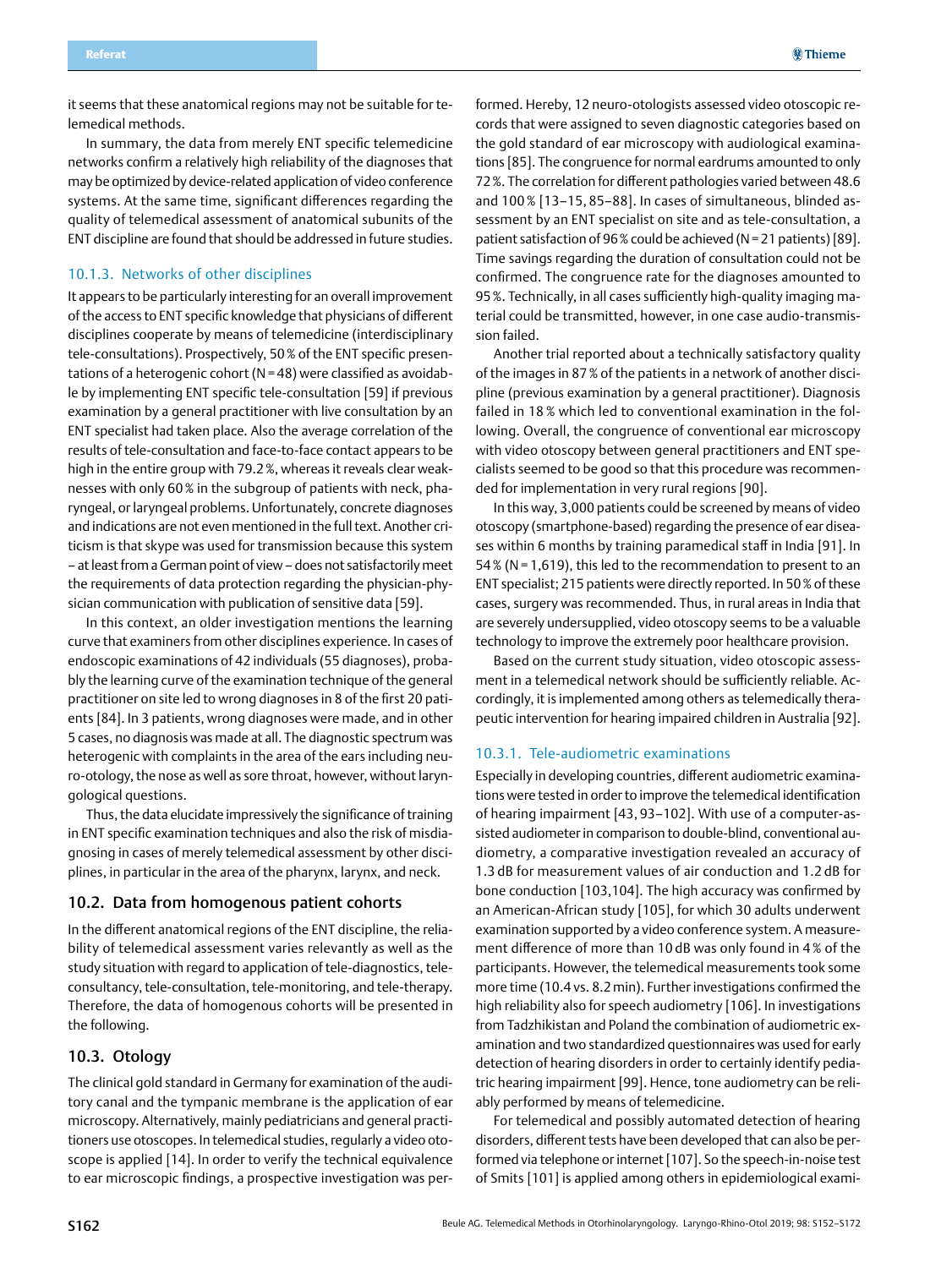<span id="page-11-0"></span>nations of the UK biobank and a German version is used in the hearing module of the National Cohort [108, 109].

A comparative study on telemedical or conventional support of families with hearing impaired or deaf children [110] showed that the better rating of telemedical visits by the concerned families was associated with the expressive speech development of the children. At the same time, less expenses occurred. So the implementation of tele-audiometric procedures could significantly reduce the waiting times (from 73 – 29 days) [111]. The combination of video otoscopy and tele-audiometric procedures in Australia was estimated as being particularly effective to improve the medical care of children [112], but also of aborigines [113–116].

### 10.3.2. Cochlear implantation

Also in Germany, audiological expertise is rare. So it is interesting from a local point of view if hospitals really need to have audiologists on site for cochlear implantation or if such a specialist can also be consulted on demand via telemedicine. This question was investigated by a group from St. Petersburg that confirmed technically comparable results based on measurements directly intraoperatively after 50 cochlear implantations. During measurements in pediatric as well as adult patients (0.7–48 years), triggering of the stapedius reflexes was technically different in only one of 6 channels, with comparable results for impedance and field telemetry (IFT). Tele-audiological measurements are technically 8.6min more rapid with equal quality (N= 50; [117]). This may be a strategy in cases of scarce audiological expertise and increasing cost pressure. The authors stated that audiological measurements at their department are meanwhile performed only by telemedicine based on these data. The general savings potential for telemedically performed audiological applications was also supported by a small case series with 8 measurements [118].

The follow-up after cochlear implantation was also conceived as "remote fitting" by developing the option based on the development of hearing aids to optimize the technical settings of CI in direct contact with the patients [119]. In this way, the speech processor may be adapted and the technical specification may be controlled. The enormous initial difficulties regarding the training of decentral partners in the network were already taken into account. This award-winning network currently encompasses 21 decentral centers that are used by 500 patients who can in this way avoid long distances to reach the centers [120].

Telemedical techniques such as "remote fitting" are currently neither mentioned in the white paper on cochlea implant provision in Germany [123], nor in the S2k guideline that is actually revised [122]. Moreover, the white paper promotes audiological follow-up to be performed primarily in the cochlea implanting institution [123].

### 10.3.3. Tinnitus

Due to the high percentage of conversation and discussion in the context of tinnitus treatment regarding diagnostics, consultation, and therapy [124], it seems to be logic to test telemedical procedures also in cases of this indication. Testing seems particularly reasonable in rural regions because of the missing availability of qualified therapists for behavioral therapy of tinnitus.

For tinnitus patients, generally the above-mentioned audiological procedures are available as screening tools. Questionnaires on diagnostics or tinnitus [125] and important influencing factors such as depression and anxiety [126] are also available online and validated.

Regarding tinnitus therapy via internet or e-mail, a whole series of trials can be found.

A total of 117 patients with tinnitus lasting for more than 6 months were provided with a self-aid manual in a randomized way by e-mail contact. With a relevant drop-out rate of more than half of the included patients, a significant reduction of the tinnitus-associated complaints was observed.

Hence, a progressive tinnitus management was developed for patients with tinnitus, partly due to brain damage, in order to improve their condition by means of phone consultation by an audiologist and a psychologist [127]. In the non-randomized observational study, an improvement of the complaints, measured with the tinnitus handicap survey 12 and 24 weeks after therapy onset could be reported, which, however, was not significant. Since there were no technical problems and the group sizes were relatively small  $(N=12/15/9)$ , the missing significance led to starting a randomized trial with improved conditions. Improvement potential was seen in the modification of the used information material and the implementation of video conferences.

The application of telemedicine to establish the contact to other affected individuals was rated as positive for tinnitus patients [124]. The objective hereby is to avoid loneliness, isolation, and withdrawal because of the tinnitus [128]. A comparative investigation on the value of an online forum compared to internet-based behavioral therapy [129] showed that the internet-based behavioral therapy was significantly superior regarding the subjective symptoms, measured with the tinnitus handicap inventory. Earlier studies [125, 130, 131] confirmed this observation that certified a sustainability of more than 3 months. In this context, the internet-based therapy seems to be superior to conventional group therapy [132]. Recent studies [133–138] further pursue this approach and indicate that tinnitus appears to be a suitable medical condition for telemedicine.

### 10.4. Neuro-otology

In the field of neuro-otology, the general applicability of tele-consultation by means of video conference was reported based on the case report of a patient with benign paroxysmal positional vertigo [139].

However, probably because of the special equipment, studies are missing that implement networks, as announced by the German Center for Vertigo and Balance Disorders of the University of Munich [140], also telemedically in order to assess the value of second opinions retrieved in this way.

One trial from the field of tele-therapy compared the stand insecurity and unsteady gait of patients suffering from multiple sclerosis [141, 142] and undergoing conventional physiotherapy ( $N = 25$ ; 2 × 40 min per week) with tele-rehabilitation consisting of exercises with an Xbox 360® console and monitoring by means of video conference (N= 25; 4 × 20 min per week). After 10 weeks of therapy, both groups revealed significant improvements, measured by means of posturography [142], that were even more relevant in the tele-therapeutic group. Also the Tinetti test for identification of the risk of falls turned out to be significantly improved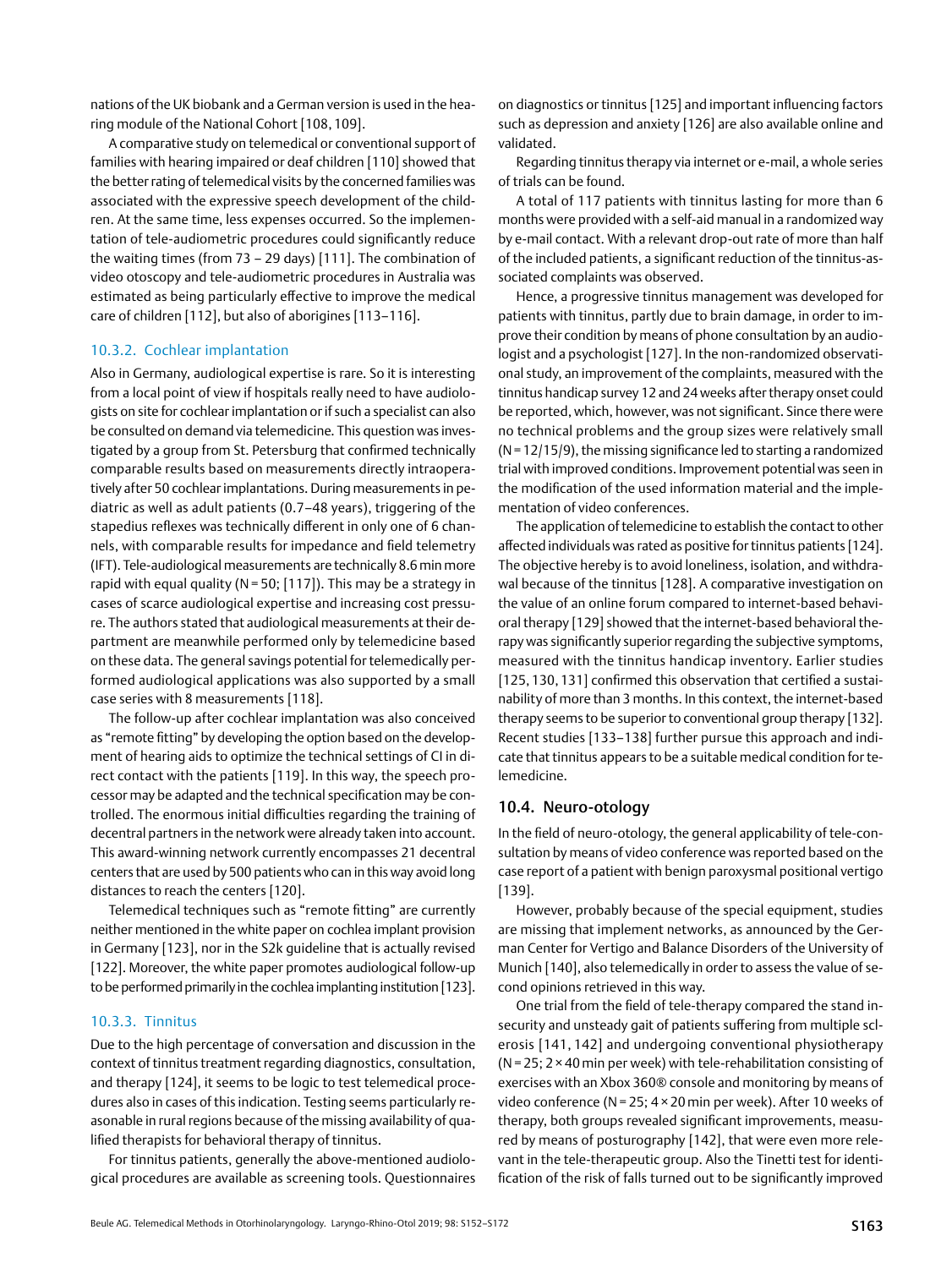<span id="page-12-0"></span>in the tele-therapeutic group [141]. Because of the differently intensive times of exercising in both groups, the trial must not be misunderstood as confirmation of the superiority of tele-therapy, but rather as a hint that also in this way an improvement of the complaints of stand and gait insecurity may be achieved. Future studies will have to clarify, to what extent the actual implementation of video conference is necessary in the selected measure and if repeated controls are perhaps sufficient to maintain the compliance.

Despite the attractive option to avoid unnecessary traveling for patients with unsteady gait, only very few trials are available on telemedical procedures. One reason might be the limited therapeutic possibilities and the missing intersectoral cooperation of general practitioners and ENT specialists. Because of its enormous prevalence, vertigo is an important field of activity also for general practitioners who are often reluctant regarding the specific services of otolaryngologists.

### 10.5. Phoniatrics

#### 10.5.1. Diagnostics and therapy of articulation disorders

The telemedical diagnostics of speech disorders in pediatric and adolescent patients were investigated comparatively in the context of diagnostics of speech and speaking disorders [143]. Hereby, the type and severity of articulation disorders could be reliably assessed in a technically simple setup with microphone. A supporting video conference system is desirable in order to additionally include the nonverbal level during treatment (smiling, hand movements). It is recommended that a helping person is present in the decentral examination site, also for solving possibly occurring technical problems. According to a survey in India, currently about 12% of speech therapies and diagnostics are performed telemedically, based on these experiences. From rural regions in the USA [144], telemedical implementation is reported as well.

### 10.5.2. Diagnostics and therapy of disturbed speech fluency

Telemedical therapeutic interventions were performed in particular systematically in cases of disturbed speech fluency such as stuttering [145] and scientifically accompanied. In a first pilot study encompassing 6 children, the severity of stuttering could be improved by telemedicine (from 13–36% to 2–26%) with persisting effect also six months after the end of therapy.

In the context of a pilot study with adults suffering from disturbed speech fluency (N = 16), stuttering was treated via e-mail [146]. This kind of communication was used to improve therapy objectives such as personality development, improvement of the relationship between therapist and patient, and clinical decision making.

A prospective randomized trial [147] of adults ( $N = 40$ ) compared therapy of stuttering based on the Camperdown program vial telemedicine with the treatment in a face-to-face contact. The Camperdown program is a therapeutic approach developed in Australia to heal stuttering [148, 149], that focuses on imitating fluent speech and in this way follows behavior therapeutic principles. Also 9 months after the end of therapy, there was no significant difference between both groups. The authors interpret this result as a hint to an equal therapeutic effectiveness using even less contact time with the patients who underwent telemedicine. These comparative data are supported by a phase-I trial ( $N = 10$  adults)

that reported an effectiveness of a merely telemedical Camperdown program with a reduction of stuttering immediately after the end of therapy with 84% and after six months with 72% [150]. Due to these positive results, further investigations on the treatment of adolescents followed; hereby a webcam-based therapy in the home environment was used [151]. A phase-I trial in three adolescents revealed a reduction of stuttering by 83% at the end of therapy and 93% up to six months afterwards. The results were again comparable to those of a phase-I trial of the same age group with face-to-face contact [152]. However, it was classified as disadvantage that the adolescents still showed a tendency in the web-based therapy to avoid speaking situations [151]. Despite the confirmed efficiency in a phase-II trial of 14 adolescents, the problem came up again that half of the participants did not show any improvement regarding the avoidance behavior of speaking situations [153]. In addition, the study design was criticized [154], especially the technical assessment of the permanence of the therapy. Hence, despite the generally high quality and number of the studies, further studies on the sustainability and effectiveness of telemedical measures are required. Up to their availability, it could be imagined to improve the initial situation for the individual by preponing tele-therapeutic approaches, to reduce the patients' stress caused by travelling and expenses, and thus to increase the acceptance.

Already in 2005, the Americal Speech Language Hearing Association (ASHA) valued telemedical therapy as suitable treatment option in cases of speech disorders in order to overcome barriers such as spatial distances, missing availability of specialists, immobility of patients, and in this way to improve the service situation (according to [92]).

#### 10.5.3. Treatment of dysphagia

Based on the structures existing in the context of speech therapy, meanwhile also swallowing therapies are performed via telemedicine. After first investigations in Australia with positive experiences regarding the connection of a regional hospital to a center [155] and the treatment of head and neck cancer patients, this therapeutic approach was widely distributed. The necessary reliability of assessing the swallowing act amounts to mean congruence rates (kappa = 0.636) for the penetration-aspiration rates between examiner on site and tele-consultant (average absolute difference of 1.1 points on an eight-step scale) [156]. A total of 32 patients with swallowing disorders of neurological origin or after head and neck cancer were examined. The congruence of the treatment recommendations varied between excellent 100% down to 69.3% in the 9 evaluated categories. As further development, the colleagues recommended the provision of all medical documents because during the examination only the current complaints could be transmitted via fax to the tele-consultant.

Dysphagia after treatment of head and neck cancer was assessed retrospectively in an Indian cohort; hereby the local physicians were supported by experts via video conference in the sense of tele-consultancy. In 8/26 patients, the telemedical colleagues modified the treatment which led to significant improvement of the dysphagia complaints, measured by means of the Functional Oral Intake Scale from  $1.46 \pm 0.989$  to  $3.92 \pm 1.809$  (p < 0.0001). Regarding limitations because of a missing control group, demanding a second opi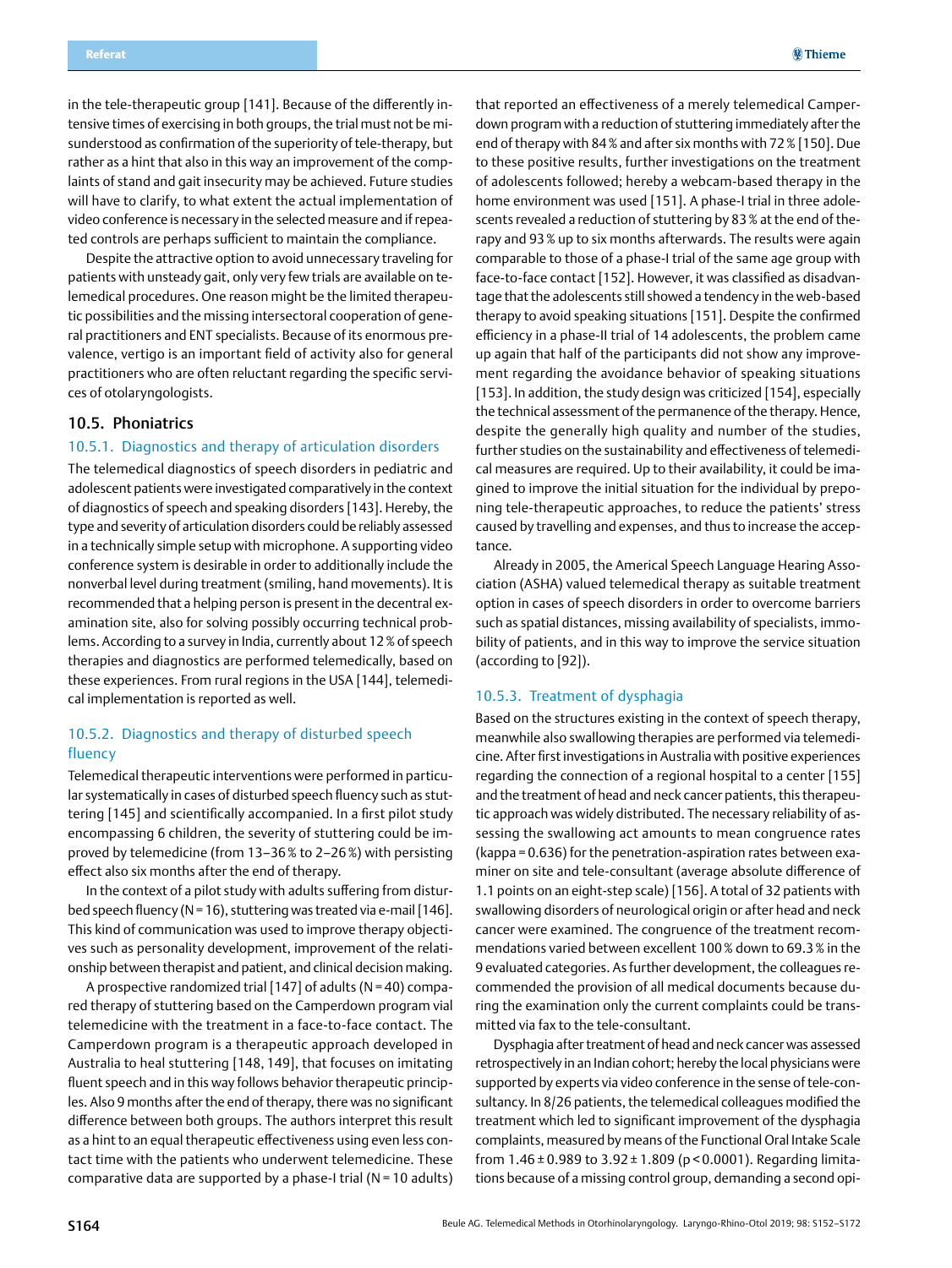<span id="page-13-0"></span>nion probably seems to be positive for dysphagia management. Furthermore, an asynchronous telemedical care was reported for intensified swallowing therapy of patients with head and neck cancer in the home environment [157]. It facilitates the access to therapy that might be intensified by video conferences, if needed, in order to work on specific questions.

Overall, there are numerous indications in the different fields of phoniatrics that telemedical procedures might be helpful to spread this specific knowledge for the benefit of the patients.

## 10.6. Laryngology

The beginnings of tele-diagnostics in laryngology consisted of transmitting images in respiration and phonation position that were sent and examined [158]. In 29 patients, three different examiners found identical diagnoses. There was no explicit information on blinding of the findings, however, the independent assessment was mentioned. Thus, the article confirmed the technically sufficient quality of transmission in an ENT specific network. This is remarkable because in this cohort also two patients with laryngeal cancer were included. Further indications encompassed paresis of the recurrent laryngeal nerve  $(N = 4)$  and morphologic changes of the vocal folds that were not described in detail.

In another prospective trial [159], flexible endoscopy was recorded in 79 patients with smartphone by means of adapters. The examination was performed by a resident otolaryngologist and the assessment by an ENT specialist, i. e. physicians from the same discipline. Hereby, a congruence rate of 88.6% (kappa = 0.747 [95% CI: 0.643–0.851]) was revealed. In 12 cases, the clinical procedure was modified after re-assessment, one examination had to be repeated.

Overall, the few laryngological trials show the complexity of this part of ENT specific examination techniques, also in the context of the use of flexible nasopharyngoscopes. Hence, this section seems to be suitable for telemedicine only in networks of the same discipline and after specific training.

### 10.7. Rhinology

In comparison to other areas of otorhinolaryngology, rhinological telemedicine is clearly less developed. Telemedical approaches have been suggested for patients with chronic rhinosinusitis as strategy to reduce costs and to minimize the stress [160]. Even a software for smartphones was presented that is intended to identify nasal obstruction by analyzing the breathing sounds and that is able to differentiate between patients with nasal obstruction and patients after septoplasty [161]. However, data on clinical application are not available.

As an approach for second opinion and for research, endonasalendoscopic video records were validated regarding two different aspects.

The reliable assessment of the endonasal anatomy with chronic polypous rhinosinusitis and measurement of the polyp size [162, 163] is possible in the context of therapy studies, in the same way as a reliable, blinded assessment of endonasal secretion [162] and edema [162, 164]. Obstruction due to septal deviation [162], however, was only reliable to a limited extent [162]. The results of the assessment of the middle turbinate were contradictory [163, 165], but they improved after specific training [165].

Furthermore, the intraoperative aspect of endonasal bleeding in the context of paranasal sinus surgery can be reliably classified in a standardized way based on video recordings [166–169]. Due to the development of 3D endoscopy, interesting new aspects seem to arise for second opinion demands [170]. In general, however, the symptom complex of nasal obstruction has not found a promising access to telemedicine.

## 10.7.1. Allergology

Also for the field of allergology, telemedical approaches exist. So the performance of a prick test with penicillin was described in the context of suspected penicillin allergy [171]. The objective was to deescalate a current antibiotic therapy. A medical-technical assistant on site performed the test in 50 included patients under telemedical monitoring by an allergologist. In 46/50 patients it was negative. Accordingly, the medication of 33 patients could be successfully changed to a beta-lactam antibiotic. The four patients with allergic reaction did not experience severe complications. Because of the risk (even if it is very low) of anaphylactic reaction during prick testing [172, 173], the performance seems to be prone to criticism in Germany. In order to meet such controversies, the American College of Allergy, Asthma & Immunology published a position paper [174] that emphasizes the safety of the telemedical treatment. For the direct physician-patient contact, an already existing relationship between the two parties is required or alternatively a live contact to establish such a relationship. If this is not possible, the allergists should assume the role of tele-consultant of a referring colleague on site. Unfortunately, also in this document the claim of sufficient financial remuneration takes broad space, which is opposite to a critical assessment of the chances and risks of telemedical methods in the context of allergic examinations and treatments.

Regarding the indication spectrum of telemedicine in allergology, a retrospective investigation confirms heterogenic indications in N= 112 patients [175]. With a rate of 59% first presentations, a high percentage of patients (about 20%) in this young cohort (age: 26.9 ± 15.3 years) presented with allergic rhinitis. Another indication was suspected food allergy (30%) or urticaria (16%). 19/112 patients (16.9%) were invited to personally present afterwards. Finally, there were no significant differences between the first presentation and follow-up, the number of prescriptions, and relevant savings of time (200 workdays) and costs (\$ 58,000) by telemedical methods.

Regarding tele-monitoring in allergology, a case series of 2 boys is available [176], for whom an allergy could not be clearly allotted traditionally to the complaints and the proven sensitization (in RIST and RAST). Both boys reported via smartphone about their complaints in the course by means of the Rhinoconjunctivitis Total Symptom Score (RTSS) so that at a later time these complaints could be correlated with the measured pollen load. Based on this, allergy against grass and olive pollen could be confirmed. Of course, data assessment could have been possible also by means of written complaints diaries. However, especially with regard to the patients' ages (7 and 10 years), it could be expected that the use of technical devices would increase the compliance.

Thus, allergology is a highly interesting field for innovative technological solutions. Since these patients are already used to write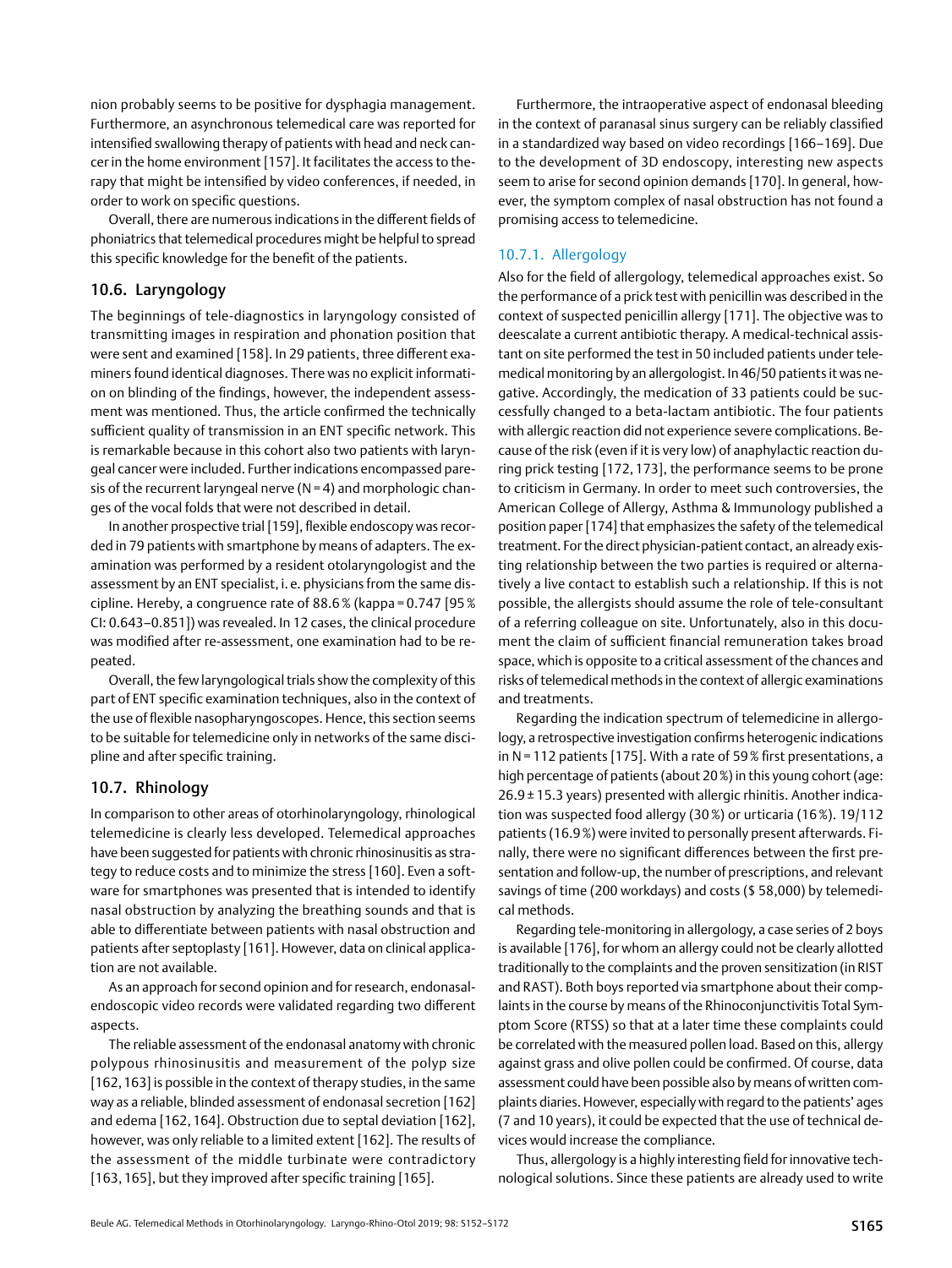<span id="page-14-0"></span>symptom diaries, the implementation of medical "apps" may even be more suitable. In this context, the author refers to the respective overview in this issue.

### 10.8. Head and neck cancer

In this context, telemedical solutions have been developed to support symptom control [177], to increase the quality of life [178] of patients suffering from head and neck cancer, and to early detect neoplasms in the oral cavity [179]. According to an online survey [180], the highest need for supporting measures for patients with cancer diagnosis (N = 212) arises in the field of body care (66%), of supporting healthy lifestyle (54%), social (43%) and psychological aid (38%) as well as with regard to programs that refer to questions of life (24%). Even if the result of the survey could only summarize answers of about one tenth of the head and neck cancer patients, it indicates the factors that are associated with the search for support in a particular way. Among others, those were problems with the male gender, younger ages, treatment with chemotherapy or combined radio-chemotherapy, and low quality of life. All these are factors that occur frequently and also in combination in patients suffering from head and neck cancer.

Based on the contents of these data, a study offered psychosocial intervention via phone calls [181]. Since traditionally head and neck cancer patients can hardly be convinced from psychosocial interventions [182], it was evaluated if a positive effect may be achieved by phone call intervention up to eight times. Eight of 24 included patients interrupted the treatment, but overall an improved dealing with negative emotional and physical effects of the basic disease was observed.

For planning and deciding therapy, the consultation of certified tumor centers is recommended in Germany. Telemedical measures are established worldwide, if no sufficient expertise is available on site to assure balanced consultation [183].

In order to early detect hearing impairment based on ototoxic side effects of a cisplatin-based chemotherapy, an audiological screening tool (OtolD) was developed that recognized this impairment automatically [184] with a sensitivity of 80.6% and a specificity of 85.3%. This development is a simple approach to improve the quality of healthcare services with simultaneous reduction of side effects.

Swallowing therapy was performed as approach for tele-therapy in a randomized trial of patients with oropharyngeal carcinoma [185], either with face-to-face contact to a therapist or supported by telemedicine, or by the patients alone. Hereby, all 79 patients received definitive radio-chemotherapy. The overall therapy adherence was low with 27% and highest in the group undergoing personal therapy. The tendency was observed that telemedical therapy is superior to therapy performed independently by the patients. Since the performance of swallowing therapy supported by a therapist is very resources-consuming, the telemedical approach appears to be valuable and should be further developed. Furthermore, in this study it became obvious that an active tobacco abuse at therapy onset was a predictive factor indicating poor therapy adherence.

In summary, head and neck cancer patients seem to be difficult candidates for telemedical procedures. The majority of the trials deals with those patients during radiation therapy. Possibly, an early offer is more helpful, also to intensify the relationship between physicians and patients, in order to provide the support desired by the patients for the benefit of both parties.

### 10.9. Palliative care

The implementation of telemedical methods was evaluated for palliative care for patients with advanced cancer disease in a prospective and randomized way [186]. The total of 74 patients included 8 cases of head and neck cancer. The trial evaluated the impact of weekly contacts by means of telemedicine over a period of 12 weeks. It reported about a higher load with symptoms because of the telemedical procedure and thus additional stress for the patients. The authors classified this deterioration as nocebo effect that enhances the complaints due to the increased awareness of physical symptoms. However, protocol deviations in the recruiting process and the relatively high drop-out rates impair the discussion of this trial. Thus, as first randomized trial of its kind, it should not lead to definitely refuse a telemedical approach [187], but rather draw the attention to problems of the study design in the context of palliative care. Furthermore, this study contradicts to a Cochrane analysis [188] that based on an evaluation of 23 trials, one of them a current investigation with telemedical functionality [189], could confirm the effectiveness for palliative care in the home environment. This data evaluation also included palliative patients with head and neck cancer.

Another trial [190] including 18 patients, two of them with head and neck cancer, could confirm positive effects. Inclusion criteria were severe functional impairments (Karnofsky index of<60%) and a predicted expectancy of life of less than 3 months. By means of the offered provision with a telemedical contact that was easily established with palliative care physicians, barriers could be reduced, the patients had the feeling of more self-determination, and video conferences also allowed non-verbal communication so that not all complaints had to be mentioned to make them even more aware. Also from the perspective of the caring staff, an improved insight into the actual home situation was possible. The patients and treating persons highly appreciated the intensified personal contact and the positive character to make appointments for further conversation.

Accordingly, a review article mentions a whole series of projects to further develop palliative care in particular for head and neck cancer patients by means of telemedical procedures [191].

#### 10.10. Telemedical methods in sleep medicine

For diagnostics and therapy, especially monitoring, of sleep-related breathing disorders, numerous developments are found that are currently not yet implemented in clinical routine [192, 193]. In the context of a position paper, basic conditions for telemedical procedures were defined for the USA [194] as well as for Germany [195].

#### 10.10.1. Tele-diagnostics

Comparing conventional polygraphy with telemedical connection, the telemedical procedure could not achieve an improved quality of the diagnostics [196]. However, a high reliability was observed for the number of apneas/hypopneas (ICC: 0.94 [0.88–0.96]), the apnea-hypopnea index (ICC: 0.97 [0.95–0.98]), the duration of oxy-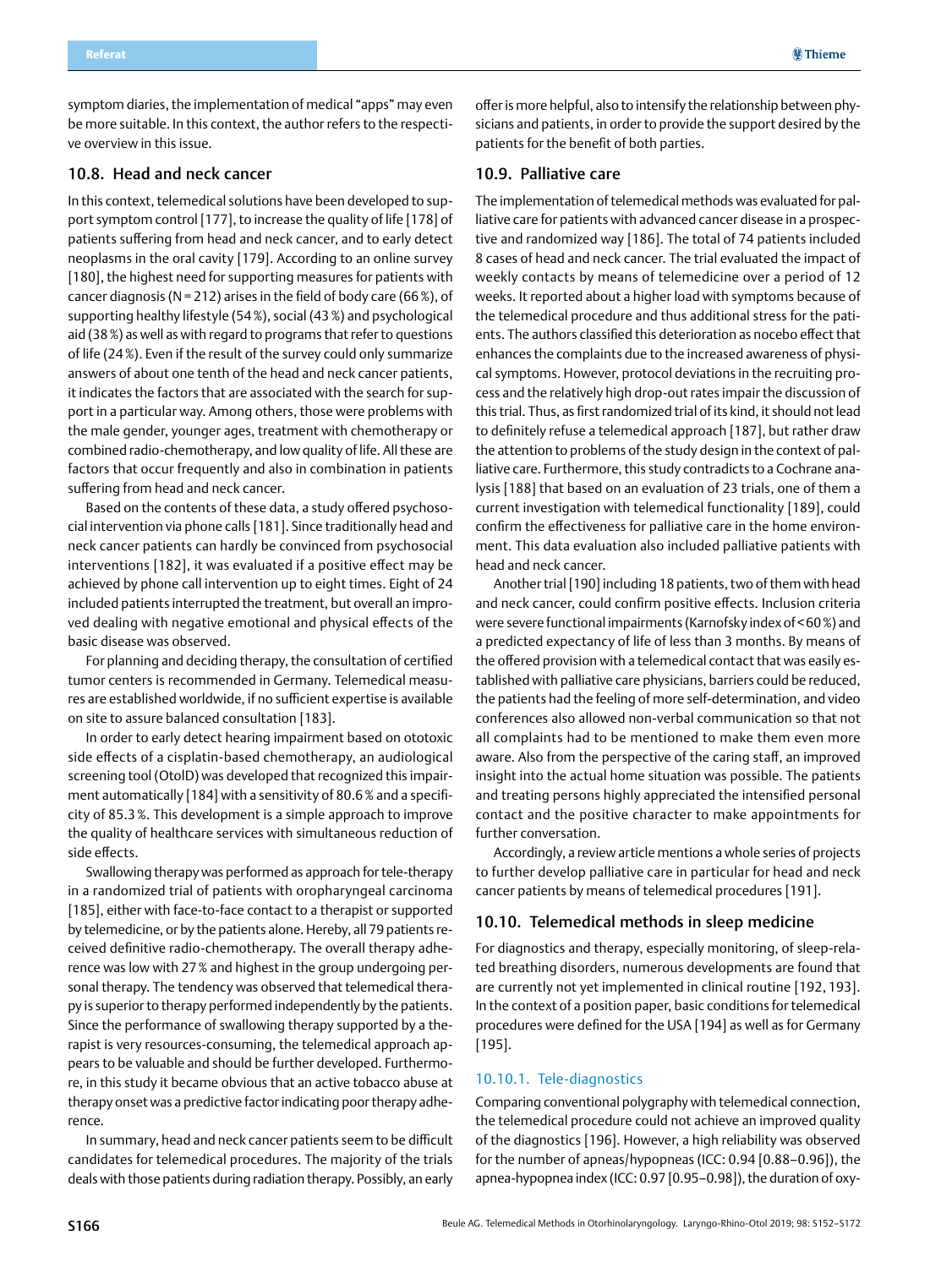10.10.2. Telemonitoring

gen saturation (ICC: 0.97 [0.94–0.98]).

85% could be confirmed for 15 adults.

In the field of sleep-related breathing disorder, telemedical methods are applied in particular for telemonitoring. The objective pursued is the increase of the compliance [194], in particular of ventilation therapy (continuous positive airway pressure [CPAP] or biphasic positive airway pressure [BiPAP]). The acceptance by the patients seems to be sufficient for monitoring. In an interview of 160 patients, 78% were open for monitoring, however, a relevant percentage of 40% considered this monitoring as intrusive [200].

<span id="page-15-0"></span>gen desaturation (ICC: 0.98 [0.97–0.99]) as well as the average oxy-

The combination of smartphones with an adapter for measuring the oxygen saturation and pulse [197] is well validated. Regarding the application in children [198] as well as in adults [199], data are available on the implementation as screening with similar systems. Hereby a sensitivity of the technology of 100% and a specificity of

The effects of monitoring are currently not clarified. While 78% of a German cohort were monitored 10 months after onset of ventilation therapy without achieving a positive therapeutic effect, the refusal of monitoring was associated with a higher rate of therapy interruption [200]. In this trial, monitoring did not lead to an improved average duration of application of the CPAP therapy, other studies showed that the rate of therapy interruptions could be reduced by telemonitoring [201–203], the application of therapy was increased [202–206], and the therapy efficiency [207, 208] could be improved, also by reducing the work time of the nursing healthcare staff [209].

### 10.10.3. Teletherapy

Based on these monitoring data, however, therapeutic intervention is possible with an additional positive effect. A comparative German investigation of a total of 1,000 patients [210] could reveal a positive effect of telemedical care in both groups if additionally a reaction occurred when a reduction of the use of the ventilation device was observed. According to the study protocol, the participants of this group received a phone call if the ventilation device was used for less than 4 h per night during the first two weeks of therapy. This intervention led to an increased application of the device in hours per night as well as in the numbers of therapy days and a significantly lower rate of therapy interruptions. Furthermore, the incidence of mask-associated complaints could be reduced.

In summary, the development of telemedical procedures in the field of sleep medicine seems to have progressed to that extent that the integration of wishes and ideas of the individual patients in the diagnostic process as well as the monitoring of patients could be optimized to increase the compliance and to identify high-risk patients, and to improve the access to therapy and telemedical methods.

## 11. Conclusion and Outlook

The development of telemedical methods in otorhinolaryngology opens completely new approaches to question diagnostic and therapeutic procedures and to improve the evidence of our discipline by comparative investigations. The described scientific trials were sufficient to implement remuneration of video consultations also for otorhinolaryngology. This is a chance to compete with other disciplines and to design our field in the digital era in cooperation with medical technology and companies of information technology. This will increase the attractiveness also for younger colleagues and to improve the quality of healthcare provision, especially with regard to improved availability of ENT specialists for each patient.

### Conflict of Interest

The author states that there is no conflict of interest.

### References

- [1] Bundesärztekammer. Telemedizin. 2018 [https://www.bundesaerzte](http://https://www.bundesaerztekammer.de/aerzte/telematiktelemedizin/telemedizin/)[kammer.de/aerzte/telematiktelemedizin/telemedizin/](http://https://www.bundesaerztekammer.de/aerzte/telematiktelemedizin/telemedizin/)
- [2] Bundesärztekammer. Telemedizinische Methoden in der Patientenversorgung – Begriffliche Verortung. 2015
- [3] Field MJ. Telemedicine: A Guide to Assessing Telecommunications in Health Care. Washington (DC): 1996
- [4] Amenta F. The Centro Internazionale Radio Medico Symposium "The Way Forward of Maritime Telemedicine". Int Marit Health 2016; 67: 56
- [5] Mahdi SS, Amenta F. Eighty years of CIRM. A journey of commitment and dedication in providing maritime medical assistance. Int Marit Health 2016; 67: 187–195
- [6] Westlund K, Attvall S, Nilsson R et al. Telemedical Maritime Assistance Service (TMAS) to Swedish merchant and passengers ships 1997-2012. Int Marit Health 2016; 67: 24–30
- [7] Burg G. Telemedicine and Teledermatology. Curr Probl Dermatol 2003; 32
- [8] Hickel WJ, Mala TA. A history of health and social services in Alaska. Frontier Printing in Anchorage. Alaska: Department of Health and Social Services; 1993
- [9] Hendel S, Duncan T. Broad Horizons: A History of Australian Aeromedical Retrieval. Int Anesthesiol Clin 2018; 56: 34–46
- [10] Langford SA. The Royal Flying Doctor Service of Australia. Its foundation and early development. Med J Aust 1994; 161: 91–94
- [11] Hays H, Carroll M, Ferguson S et al. The Success of Telehealth Care in the Indian Health Service. Virtual Mentor 2014; 16: 986–996
- [12] Hofstetter PJ, Kokesh J, Ferguson AS et al. The impact of telehealth on wait time for ENT specialty care. Telemed J E Health 2010; 16: 551–556
- [13] Kokesh J, Ferguson AS, Patricoski C et al. Digital images for postsurgical follow-up of tympanostomy tubes in remote Alaska. Otolaryngol Head Neck Surg 2008; 139: 87–93
- [14] Patricoski C, Kokesh J, Ferguson AS et al. A comparison of in-person examination and video otoscope imaging for tympanostomy tube follow-up. Telemed J E Health 2003; 9: 331–344
- [15] Kokesh J, Ferguson AS, Patricoski C. The Alaska experience using store-and-forward telemedicine for ENT care in Alaska. Otolaryngol Clin North Am 2011; 44: 1359–1374 ix
- [16] World Medical Association. WMA Statement on Access to Health Care; Adopted by the 40th World Medical Assembly, Vienna, Austria, September 1988 and revised by the 57th WMA General Assembly, Pilanesberg, South Africa, October 2006 and by the 68th WMA General Assembly, Chicago, United States, October 2017. 2006. [https://www.wma.net/policies-post/wma-statement-on-access-to](http://https://www.wma.net/policies-post/wma-statement-on-access-to-health-care/)[health-care/](http://https://www.wma.net/policies-post/wma-statement-on-access-to-health-care/)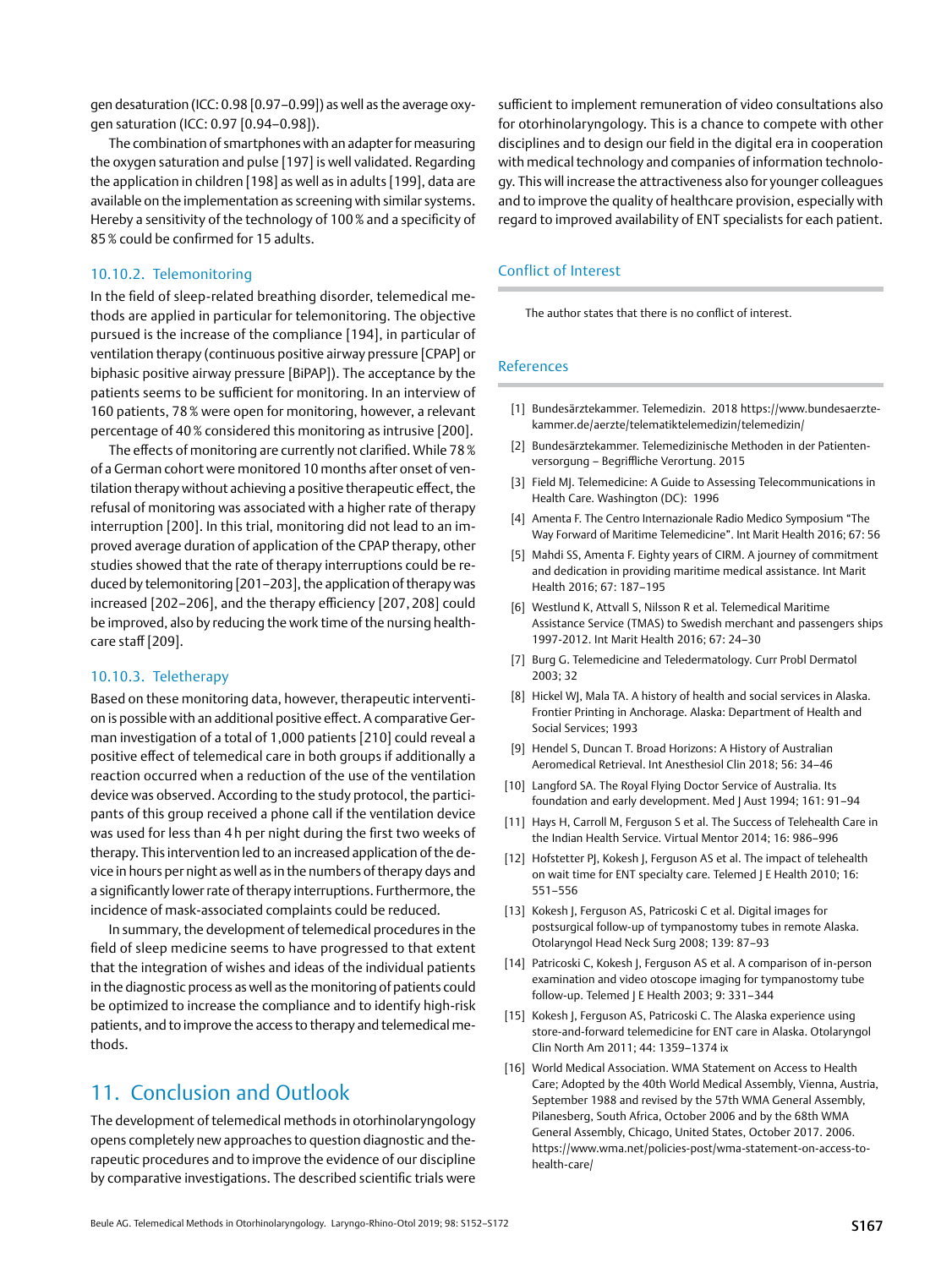- [17] Association WM. WMA Statement on the Ethics of Telemedicine Adopted by the 58th WMA General Assembly.Copenhagen, Denmark: October 2007 2007 [https://www.wma.net/policies-post/](http://https://www.wma.net/policies-post/wma-statement-on-the-ethics-of-telemedicine/) [wma-statement-on-the-ethics-of-telemedicine/](http://https://www.wma.net/policies-post/wma-statement-on-the-ethics-of-telemedicine/)
- [18] Bundesärztekammer. 1. Voraussetzungen für gute Telemedizin. 2010 [https://www.bundesaerztekammer.de/aerztetag/beschlusspro](http://https://www.bundesaerztekammer.de/aerztetag/beschlussprotokolle-ab-1996/113-daet-2010/top-v/telemedizin/1-voraussetzungen/)[tokolle-ab-1996/113-daet-2010/top-v/telemedizin/1-voraussetzun](http://https://www.bundesaerztekammer.de/aerztetag/beschlussprotokolle-ab-1996/113-daet-2010/top-v/telemedizin/1-voraussetzungen/)[gen/](http://https://www.bundesaerztekammer.de/aerztetag/beschlussprotokolle-ab-1996/113-daet-2010/top-v/telemedizin/1-voraussetzungen/)
- [19] Perez-Rodriguez G, Brito-Zurita OR, Sistos-Navarro E et al. El seguimiento telemetrico disminuye la visita a la sala de urgencias y coste de atencion en enfermos con insuficiencia cardiaca cronica. Cir Cir 2015; 83: 279–285
- [20] Scherr D, Kastner P, Kollmann A et al. Effect of home-based telemonitoring using mobile phone technology on the outcome of heart failure patients after an episode of acute decompensation: randomized controlled trial. I Med Internet Res 2009: 11: e34
- [21] Zhai YK, Zhu WJ, Hou HL et al. Efficacy of telemedicine for thrombolytic therapy in acute ischemic stroke: a meta-analysis. J Telemed Telecare 2015; 21: 123–130
- [22] Demaerschalk BM, Raman R, Ernstrom K et al. Efficacy of telemedicine for stroke: pooled analysis of the Stroke Team Remote Evaluation Using a Digital Observation Camera (STRokE DOC) and STRokE DOC Arizona telestroke trials. Telemed JE Health 2012; 18: 230–237
- [23] Audebert HJ, Schultes K, Tietz V et al. Long-term effects of specialized stroke care with telemedicine support in community hospitals on behalf of the Telemedical Project for Integrative Stroke Care (TEMPiS). Stroke 2009; 40: 902–908
- [24] Meyer BC, Raman R, Hemmen T et al. Efficacy of site-independent telemedicine in the STRokE DOC trial: A randomised, blinded, prospective study. Lancet Neurol 2008; 7: 787–795
- [25] Waller M, Stotler C. Telemedicine: a Primer. Curr Allergy Asthma Rep 2018; 18: 54
- [26] Bashshur R, Shannon G, Krupinski E et al. The taxonomy of telemedicine. Telemed JE Health 2011; 17: 484–494
- [27] Fischer F, Aust V, Krämer A. eHealth: Hintergrund und Begriffsbestimmung. In, Fischer F, Krämer A, (Hrsg.). eHealth in Deutschland: Springer-Verlag Berlin Heidelberg 2016
- [28] Ekeland AG, Bowes A, Flottorp S. Effectiveness of telemedicine: a systematic review of reviews. Int J Med Inform 2010; 79: 736–771
- [29] Center for Connected Health Policy. 50 State Scan of Telehealth Reimbursement Laws and Medicaid Policies - Factsheet. 2018 [http://www.cchpca.org/sites/default/files/resources/50%20State%20](http://www.cchpca.org/sites/default/files/resources/50%20State%20Factsheet%20Spring%202018%20FINAL.pdf) [Factsheet%20Spring%202018%20FINAL.pdf](http://www.cchpca.org/sites/default/files/resources/50%20State%20Factsheet%20Spring%202018%20FINAL.pdf)
- [30] Wicklund E. CMS proposes more medicare reimbursement for telehealth, RPM. 2018 [https://mhealthintelligence.com/news/](http://https://mhealthintelligence.com/news/cms-proposes-more-medicare-reimbursement-for-telehealth-rpm) [cms-proposes-more-medicare-reimbursement-for-telehealth-rpm](http://https://mhealthintelligence.com/news/cms-proposes-more-medicare-reimbursement-for-telehealth-rpm)
- [31] Pune, Maharashtra. Telehealth Market worth 9.35 Billion USD by 2021. 2018 [https://www.marketsandmarkets.com/PressReleases/](http://https://www.marketsandmarkets.com/PressReleases/telehealth.asp) [telehealth.asp](http://https://www.marketsandmarkets.com/PressReleases/telehealth.asp)
- [32] Ungeklärte Finanzierung bremst Telemedizin. Deutsches Ärzteblatt  $2011: 2: 14$
- [33] GKV-Spitzenverband. Telemedizin in der vertragsärztlichen Versorgung. 2016 [https://www.gkv-spitzenverband.de/media/](http://https://www.gkv-spitzenverband.de/media/dokumente/presse/publikationen/Positionspapier_Telemedizin_03-2016.pdf) [dokumente/presse/publikationen/Positionspapier\\_Telemedi](http://https://www.gkv-spitzenverband.de/media/dokumente/presse/publikationen/Positionspapier_Telemedizin_03-2016.pdf)[zin\\_03-2016.pdf](http://https://www.gkv-spitzenverband.de/media/dokumente/presse/publikationen/Positionspapier_Telemedizin_03-2016.pdf)
- [34] Bundestag D. Gesetz für sichere digitale Kommunikation und Anwendungen im Gesundheitswesen sowie zur Änderung weiterer Gesetze. Bundesgesetzblatt 2015; I: 2408–2423
- [35] GKV-Spitzenverband, Bundesvereinigung K. Vereinbarung über die Anforderungen an die technischen Verfahren zur Videosprechstunde gemäß §291g Absatz 4 SGB V. 2016 [http://www.kbv.de/media/sp/](http://www.kbv.de/media/sp/Anlage_31b_Videosprechstunde.pdf) [Anlage\\_31b\\_Videosprechstunde.pdf](http://www.kbv.de/media/sp/Anlage_31b_Videosprechstunde.pdf)
- [36] Bundesvereinbarung K. Anbieter für Videosprechstunde zertifiziert. 2017 [http://www.kbv.de/html/1150\\_30410.php](http://www.kbv.de/html/1150_30410.php)
- [37] Ärzteblatt.de. Vergütung für Videosprechstunde festgelegt. 2018 [https://www.aerzteblatt.de/nachrichten/73320/Verguetung-fuer-](http://https://www.aerzteblatt.de/nachrichten/73320/Verguetung-fuer-Videosprechstunde-festgelegt)[Videosprechstunde-festgelegt](http://https://www.aerzteblatt.de/nachrichten/73320/Verguetung-fuer-Videosprechstunde-festgelegt)
- [38] McCool RR, Davies L. Where Does Telemedicine Fit into Otolaryngology? An Assessment of Telemedicine Eligibility among Otolaryngology Diagnoses. Otolaryngol Head Neck Surg 2018; 158: 641–644
- [39] Okoroafor IJ, Chukwuneke FN, Ifebunandu N et al. Telemedicine and biomedical care in Africa: Prospects and challenges. Niger | Clin Pract 2017; 20: 1–5
- [40] Russo JE, McCool RR, Davies L. VA Telemedicine: An Analysis of Cost and Time Savings. Telemed JE Health 2016; 22: 209–215
- [41] Locatis C, Ackerman M. Three principles for determining the Relevancy of store-and-forward and live interactive telemedicine: reinterpreting two telemedicine research reviews and other research. Telemed JE Health 2013; 19: 19–23
- [42] Pötzsch l, Rößger F. Bevölkerung Deutschlands bis 2060. 13. koordinierte Bevölkerungsvorausberechnung: Statistisches Bundesamt 2015
- [43] Bush ML, Hardin B, Rayle C et al. Rural barriers to early diagnosis and treatment of infant hearing loss in Appalachia. Otol Neurotol 2015; 36: 93–98
- [44] Holderried M, Holderried F, Tropitzsch A. eHealth in otorhinolaryngology: A disruptive innovation. Eur Arch Otorhinolaryngol 2017; 274: 4071–4072
- [45] Kmucha ST. Physician liability issues and telemedicine: Part 3 of 3. Ear Nose Throat J 2016; 95: 12–14
- [46] Kmucha ST. Physician liability issues and telemedicine: Part 1 of 3. Ear Nose Throat J 2015; 94: 428–429
- [47] Kmucha ST. Physician liability issues and telemedicine: Part 2 of 3. Ear Nose Throat | 2015; 94: 466-469
- [48] Christian D, Feussner H, Wienke A. Rechtsfragen der Telemedizin. Berlin Heidelberg: Springer-Verlag; 2001
- [49] Bundesärztekammer. Hinweise und Erläuterungen zu § 7 Absatz 4 MBO-Ä (Fernbehandlung). 2015 [https://www.bundesaerztekammer.](http://https://www.bundesaerztekammer.de/fileadmin/user_upload/downloads/pdf-Ordner/Recht/2015-12-11_Hinweise_und_Erlaeuterungen_zur_Fernbehandlung.pdf) [de/fileadmin/user\\_upload/downloads/pdf-Ordner/](http://https://www.bundesaerztekammer.de/fileadmin/user_upload/downloads/pdf-Ordner/Recht/2015-12-11_Hinweise_und_Erlaeuterungen_zur_Fernbehandlung.pdf) [Recht/2015-12-11\\_Hinweise\\_und\\_Erlaeuterungen\\_zur\\_Fernbehand](http://https://www.bundesaerztekammer.de/fileadmin/user_upload/downloads/pdf-Ordner/Recht/2015-12-11_Hinweise_und_Erlaeuterungen_zur_Fernbehandlung.pdf)[lung.pdf](http://https://www.bundesaerztekammer.de/fileadmin/user_upload/downloads/pdf-Ordner/Recht/2015-12-11_Hinweise_und_Erlaeuterungen_zur_Fernbehandlung.pdf)
- [50] Bundesärztekammer. Synopse zur Änderung § 7 Abs. 4 MBO-Ä (Fernbehandlung). 2018
- [51] Baden-Württemberg Lv. Drucksache 16 / 3161 Antrag der Abg. Rainer Hinderer u. a. SPD und Stellungnahme des Ministeriums für Soziales und Integration "Den rechtlichen Rahmen für die Fernbehandlung/Telemedizin den Behandlungsmöglichkeiten der Gegenwart anpassen". 2017 [https://www.landtag-bw.de/files/live/](http://https://www.landtag-bw.de/files/live/sites/LTBW/files/dokumente/WP16/Drucksachen/3000/16_3161_D.pdf) [sites/LTBW/files/dokumente/WP16/Drucksachen/3000/16\\_3161\\_D.](http://https://www.landtag-bw.de/files/live/sites/LTBW/files/dokumente/WP16/Drucksachen/3000/16_3161_D.pdf) [pdf](http://https://www.landtag-bw.de/files/live/sites/LTBW/files/dokumente/WP16/Drucksachen/3000/16_3161_D.pdf)
- [52] Baden-Württemberg Lv. Drucksache 16 /3731 Beschlussempfehlungen und Berichte der Fachausschüsse zu Anträgen von Fraktionen und von Abgeordneten. 2017 [https://www.landtag-bw.de/files/live/](http://https://www.landtag-bw.de/files/live/sites/LTBW/files/dokumente/WP16/Drucksachen/3000/16_3731_D.pdf) [sites/LTBW/files/dokumente/WP16/Drucksachen/3000/16\\_3731\\_D.](http://https://www.landtag-bw.de/files/live/sites/LTBW/files/dokumente/WP16/Drucksachen/3000/16_3731_D.pdf) [pdf](http://https://www.landtag-bw.de/files/live/sites/LTBW/files/dokumente/WP16/Drucksachen/3000/16_3731_D.pdf)
- [53] Kassenärztliche Bundesvereinigung, GKV-Spitzenverband (Spitzenverband Bund der Krankenkassen). Bundesmantelvertrag – Ärzte vom 1. Juli 2018 2018. [https://www.kbv.de/media/sp/BMV\\_Aerzte.](http://https://www.kbv.de/media/sp/BMV_Aerzte.pdf) [pdf](http://https://www.kbv.de/media/sp/BMV_Aerzte.pdf)
- [54] Bundesvereinigung K, Krankenkassen) G-SSBd. Bundesmantelvertrag – Ärzte vom 1. Juli 2018 2018 [https://www.kbv.de/media/sp/](http://https://www.kbv.de/media/sp/BMV_Aerzte.pdf) [BMV\\_Aerzte.pdf](http://https://www.kbv.de/media/sp/BMV_Aerzte.pdf)
- [55] Ärztetag D. Beschlussprotokoll. 2018 [https://www.bpm-ev.de/](http://https://www.bpm-ev.de/images/121._D%C3%84T_Beschlussprotokoll.pdf) [images/121.\\_D%C3%84T\\_Beschlussprotokoll.pdf](http://https://www.bpm-ev.de/images/121._D%C3%84T_Beschlussprotokoll.pdf)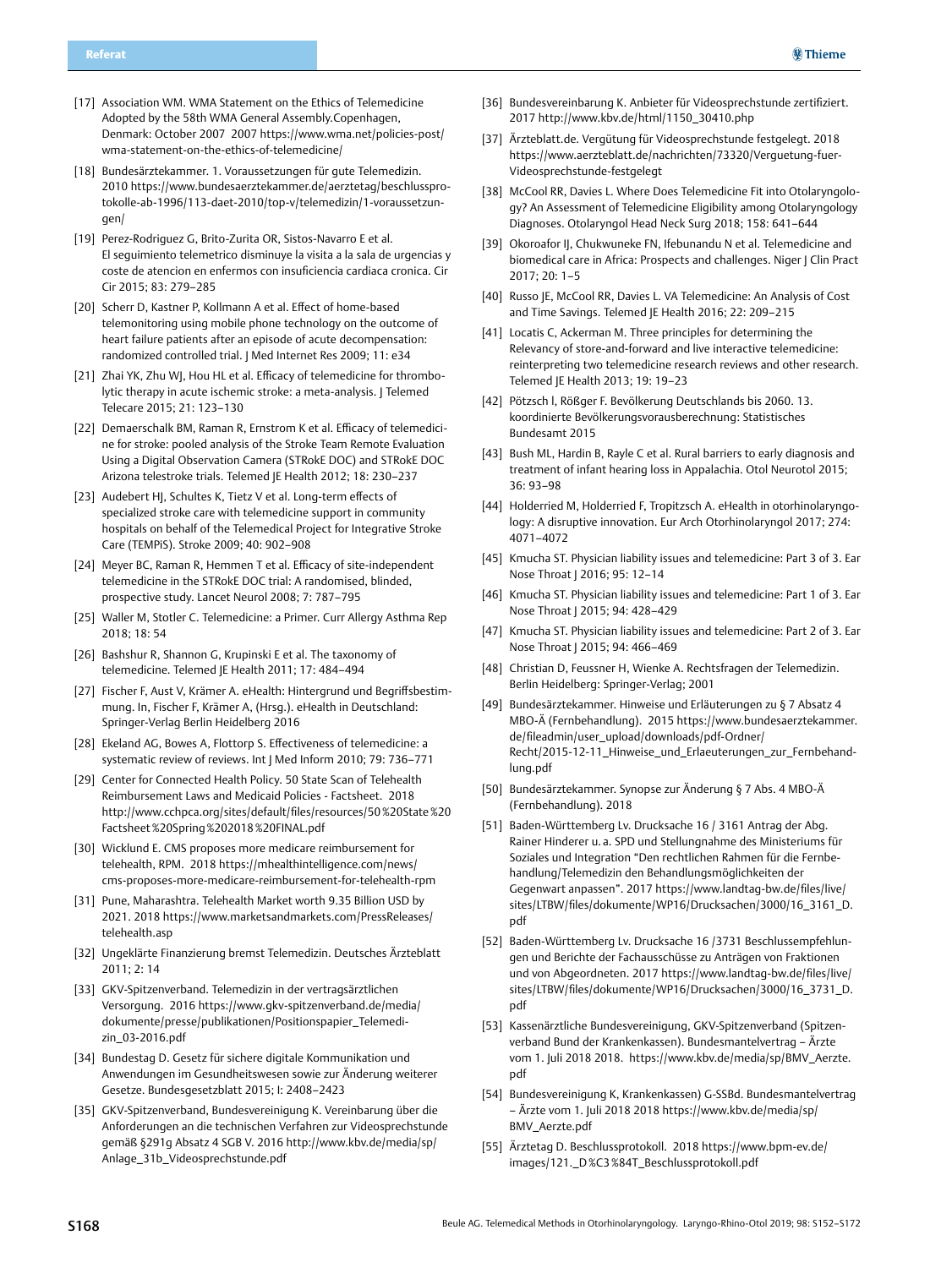- [56] Bund H. Das Fernbehandlungsverbot die wichtigsten Fakten im Überblick. Hartmannbund Magazin 2018; 2: 18–19
- [57] Sailer R, Winke A. Telemedizin: Ja, aber!. GMS Mitteilungen aus der AWMF 2016; 1 Doc2
- [58] Bergmann KO. Telemedizin und E-Health-Gesetz neue Haftungsgefahren? NETLETTER 2016; 1
- [59] Yulzari R, Bretler S, Avraham Y et al. Mobile Technology-Based Real-Time Teleotolaryngology Care Facilitated by a Nonotolaryngologist Physician in an Adult Population. Ann Otol Rhinol Laryngol 2018;  $127: 46 - 50$
- [60] Campisano F, Ozel S, Ramakrishnan A et al. Towards a soft robotic skin for autonomous tissue palpation. IEEE International Conference on Robotics and Automation 2017; doi:10.1109/ICRA.2017.7989729 6150–6155
- [61] Pacchierotti C, Sinclair S, Solazzi M et al. Wearable Haptic Systems for the Fingertip and the Hand: Taxonomy, Review, and Perspectives. IEEE Trans Haptics 2017; 10: 580–600
- [62] van den Berg N, Schmidt S, Stentzel U et al. Telemedizinische Versorgungskonzepte in der regionalen Versorgung ländlicher Gebiete : Möglichkeiten, Einschränkungen, Perspektiven. Bundesgesundheitsblatt Gesundheitsforschung Gesundheitsschutz 2015; 58: 367–373
- [63] Holderried M, Ernst C, Holderried F et al. The potential of eHealth in otorhinolaryngology-head and neck surgery: patients' perspectives. Eur Arch Otorhinolaryngol 2017; 274: 2933–2943
- [64] Saffarzadeh AG, Verma SP, Billimek J. Internet Usage and eHealth Literacy of Patients in an Otolaryngology–Head and Neck Surgery Clinic. Otolaryngology-Head and Neck Surgery 2014; 151: 149
- [65] Mergenthal K, Leifermann M, Beyer M et al. Delegation hausarztlicher Tatigkeiten an qualifiziertes medizinisches Fachpersonal in Deutschland - eine Ubersicht. Gesundheitswesen 2016; 78: e62–e68
- [66] Mergenthal K, Guthlin C, Beyer M et al. Wie bewerten und akzeptieren Patienten die Betreuung durch Medizinische Fachangestellte in der Hausarztpraxis? Ergebnisse einer Patienten-Befragung in der HzV in Baden-Württemberg. Gesundheitswesen 2016, doi:10.1055/s-0042-110402
- [67] Mergenthal K, Beyer M, Gerlach FM et al. Sharing Responsibilities within the General Practice Team - A Cross-Sectional Study of Task Delegation in Germany. PLoS One 2016; 11: e0157248
- [68] Laux G, Szecsenyi J, Mergenthal K et al. Hausarztzentrierte Versorgung in Baden-Württemberg : Ergebnisse einer qualitativen und querschnittlich quantitativen Evaluation. Bundesgesundheitsblatt Gesundheitsforschung Gesundheitsschutz 2015; 58: 398–407
- [69] Mergenthal K, Beyer M, Guthlin C et al. Evaluation des VERAH-Einsatzes in der Hausarztzentrierten Versorgung in Baden-Württemberg. Z Evid Fortbild Qual Gesundhwes 2013; 107: 386–393
- [70] Gerlach FM, Szecsenyi J. Hausarztzentrierte Versorgung in Baden-Württemberg - Konzept und Ergebnisse der kontrollierten Begleitevaluation. Z Evid Fortbild Qual Gesundhwes 2013; 107: 365–371
- [71] Fiss T, Schaefer M, van den Berg N et al. Zeitbedarf und Kosten fur die Umsetzung eines Medikamentenreviews und assoziierter pharmazeutischer und medizinischer Evaluation im ambulanten Versorgungssektor. Gesundheitswesen 2012; 74: 322–327
- [72] van den Berg N, Meinke C, Hoffmann W. Möglichkeiten und Grenzen der Telemedizin in der Flächenversorgung. Ophthalmologe 2009; 106: 788–794
- [73] van den Berg N, Fiss T, Meinke C et al. GP-support by means of AGnES-practice assistants and the use of telecare devices in a sparsely populated region in Northern Germany–proof of concept. BMC Fam Pract 2009; 10: 44
- [74] Beule AG. Telemedizinische HNO-Arzt-Konsultation. HNO 2013; 61: 494
- [75] Gollnick I, Frehiwot M, Krause EM et al. Interdisziplinäre Telekonsultation: Erste praktische Erfahrungen mit 100 Patienten. HNO 2013; 61: 495–503
- [76] Holderried M, Hoeper A, Holderried F et al. Attitudes Toward e-Health: The Otolaryngologists' Point of View. Telemed JE Health 2018; 24: 425–432
- [77] Williams AM, Bhatti UF, Alam HB et al. The role of telemedicine in postoperative care. Mhealth 2018; 4: 11
- [78] Rimmer RA, Christopher V, Falck A et al. Telemedicine in otolaryngology outpatient setting-single Center Head and Neck Surgery experience. Laryngoscope 2018, doi:10.1002/lary.27123
- [79] Totty JP, Harwood AE, Wallace T et al. Use of photograph-based telemedicine in postoperative wound assessment to diagnose or exclude surgical site infection. | Wound Care 2018; 27: 128-135
- [80] Wilson AP, Treasure T, Sturridge MF et al. A scoring method (ASEPSIS) for postoperative wound infections for use in clinical trials of antibiotic prophylaxis. Lancet 1986; 1: 311–313
- [81] Sclafani AP, Heneghan C, Ginsburg | et al. Teleconsultation in otolaryngology: live versus store and forward consultations. Otolaryngol Head Neck Surg 1999; 120: 62–72
- [82] Jodkowska A, Hosemann W, Beule A. Reliabilität HNO-ärztlicher Beurteilungen als Telemedizinisches Konsil. 2011 [https://www.egms.](http://https://www.egms.de/static/de/meetings/hnod2011/11hnod124.shtml) [de/static/de/meetings/hnod2011/11hnod124.shtml](http://https://www.egms.de/static/de/meetings/hnod2011/11hnod124.shtml)
- [83] Akhtar M, Van Heukelom PG, Ahmed A et al. Telemedicine Physical Examination Utilizing a Consumer Device Demonstrates Poor Concordance with In-Person Physical Examination in Emergency Department Patients with Sore Throat: A Prospective Blinded Study. Telemed JE Health 2018, doi:10.1089/tmj.2017.0240
- [84] Ullah R, Gilliland D, Adams D. Otolaryngology consultations by real-time telemedicine. Ulster Med J 2002; 71: 26–29
- [85] Moberly AC, Zhang M, Yu L et al. Digital otoscopy versus microscopy: How correct and confident are ear experts in their diagnoses? J Telemed Telecare 2018; 24: 453–459
- [86] Kokesh J, Ferguson AS, Patricoski C. Telehealth in Alaska: delivery of health care services from a specialist's perspective. Int J Circumpolar Health 2004; 63: 387–400
- [87] Kokesh J, Ferguson AS, Patricoski C. Preoperative planning for ear surgery using store-and-forward telemedicine. Otolaryngol Head Neck Surg 2010; 143: 253–257
- [88] Mbao MN, Eikelboom RH, Atlas MD et al. Evaluation of video-otoscopes suitable for tele-otology. Telemed JE Health 2003; 9: 325–330
- [89] Seim NB, Philips RHW, Matrka LA et al. Developing a synchronous otolaryngology telemedicine Clinic: Prospective study to assess fidelity and diagnostic concordance. Laryngoscope 2018; 128: 1068–1074
- [90] Biagio L, Swanepoel de W, Laurent C et al. Video-otoscopy recordings for diagnosis of childhood ear disease using telehealth at primary health care level. | Telemed Telecare 2014; 20: 300-306
- [91] Gupta N, Chawla N, Gupta D et al. Community triage of otology patients using a store-and-forward telemedicine device: A feasibility study. Ear Nose Throat J 2017; 96: 246–249
- [92] McCarthy M, Munoz K, White KR, Teleintervention for infants and young children who are deaf or hard-of-hearing. Pediatrics 2010; 126: (Suppl 1): S52–S58
- [93] Pereira O, Pasko LE, Supinski J et al. Is there a clinical application for tablet-based automated audiometry in children? Int J Pediatr Otorhinolaryngol 2018; 110: 87–92
- [94] Levy DA, Hill DR, Bia FJ et al. Tablet-based Hearing Screening in Children Aged 5 to 17 in Rural Dominican Republic. Otol Neurotol 2018; 39: 823–828
- [95] Kelly EA, Stadler ME, Nelson S et al. Tablet-based Screening for Hearing Loss: Feasibility of Testing in Nonspecialty Locations. Otol Neurotol 2018; 39: 410–416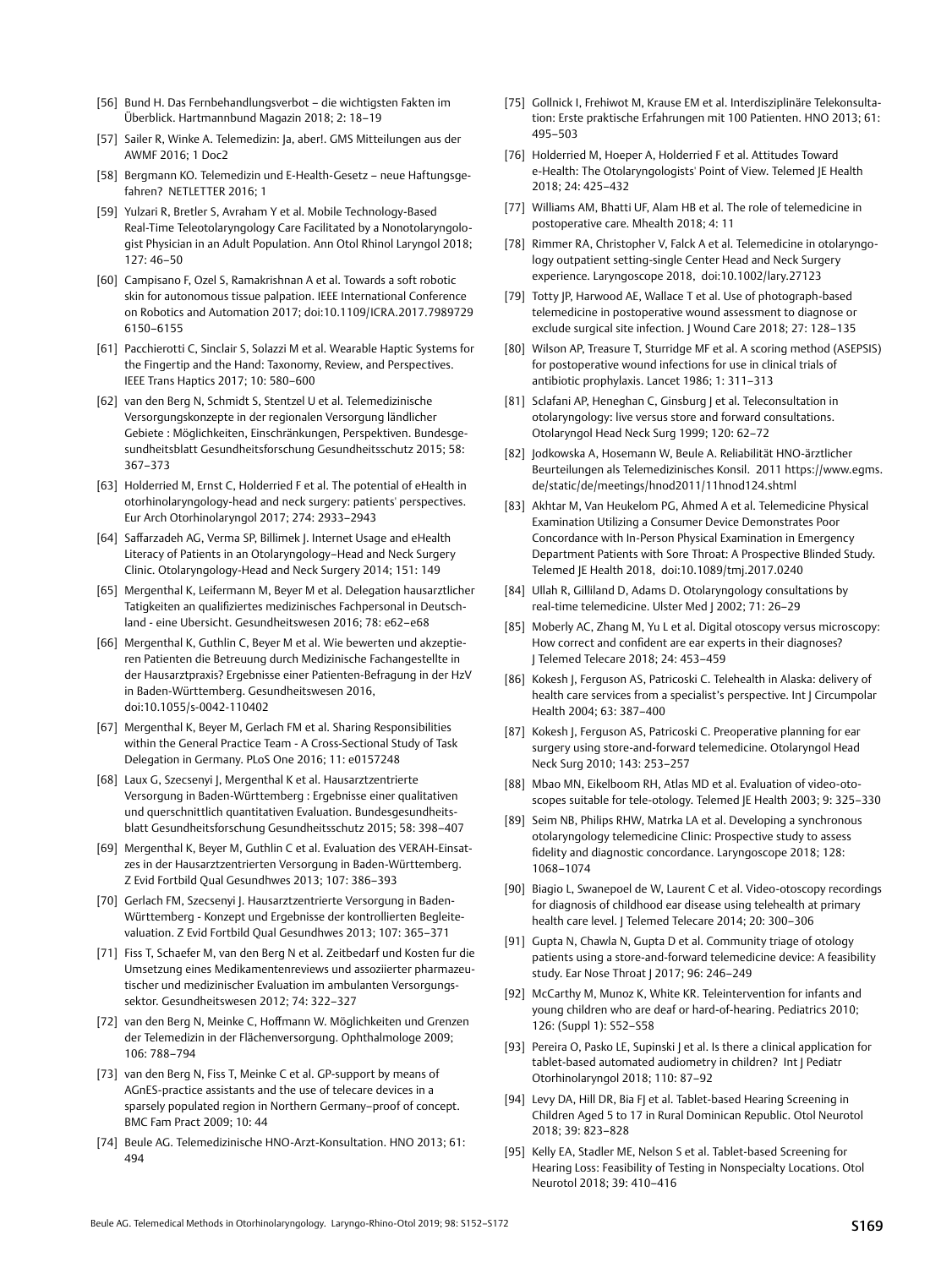- [96] Dillon H, Mee C, Moreno JC et al. Hearing tests are just child's play: the sound scouts game for children entering school. Int | Audiol 2018; 57: 529–537
- [97] Samelli AG, Rabelo CM, Sanches SGG et al. Tablet-Based Hearing Screening Test. Telemed J E Health 2017; 23: 747–752
- [98] Harris MS, Dodson EE. Hearing health access in developing countries. Curr Opin Otolaryngol Head Neck Surg 2017; 25: 353–358
- [99] Skarzynski PH, Swierniak W, Pilka A et al. A Hearing Screening Program for Children in Primary Schools in Tajikistan: A Telemedicine Model. Med Sci Monit 2016; 22: 2424–2430
- [100] Elpers J, Lester C, Shinn JB et al. Rural Family Perspectives and Experiences with Early Infant Hearing Detection and Intervention: A Qualitative Study. J Community Health 2016; 41: 226–233
- [101] Molander P, Nordqvist P, Oberg M et al. Internet-based hearing screening using speech-in-noise: Validation and comparisons of self-reported hearing problems, quality of life and phonological representation. BMJ Open 2013; 3: e003223
- [102] Delb W, Merkel D, Pilorget K et al. Effectiveness of a TEOAE-based screening program. Can a patient-tracking system effectively be organized using modern information technology and central data management? Eur Arch Otorhinolaryngol 2004; 261: 191-196.
- [103] 103.Givens GD, Elangovan S. Internet application to tele-audiology-"nothin' but net". Am J Audiol 2003; 12: 59–65
- [104] Givens GD, Blanarovich A, Murphy T et al. Internet-based tele-audiometry system for the assessment of hearing: a pilot study. Telemed JE Health 2003; 9: 375–378
- [105] Swanepoel de W, Koekemoer D, Clark J. Intercontinental hearing assessment - a study in tele-audiology. J Telemed Telecare 2010; 16: 248–252
- [106] Yao JJ, Yao D, Givens G. A Browser-Server-Based Tele-audiology System That Supports Multiple Hearing Test Modalities. Telemed JE Health 2015; 21: 697–704
- [107] Smits C, Merkus P, Houtgast T. How we do it: The Dutch functional hearing-screening tests by telephone and internet. Clin Otolaryngol 2006; 31: 436–440
- [108] Bexelius C, Honeth L, Ekman A et al. Evaluation of an internet-based hearing test--comparison with established methods for detection of hearing loss. J Med Internet Res 2008; 10: e32
- [109] Honeth L, Bexelius C, Eriksson M et al. An internet-based hearing test for simple audiometry in nonclinical settings: Preliminary validation and proof of principle. Otol Neurotol 2010; 31: 708–714
- [110] Blaiser KM, Behl D, Callow-Heusser C et al. Measuring Costs and Outcomes of Tele-Intervention When Serving Families of Children who are Deaf/Hard-of-Hearing. Int J Telerehabil 2013; 5: 3–10
- [111] Xu CQ, Smith AC, Scuffham PA et al. A cost minimisation analysis of a telepaediatric otolaryngology service. BMC Health Serv Res 2008; 8: 30
- [112] Lancaster P, Krumm M, Ribera J et al. Remote hearing screenings via telehealth in a rural elementary school. Am J Audiol 2008; 17: 114–122
- [113] Smith AC, Armfield NR, Wu WI et al. A mobile telemedicine-enabled ear screening service for Indigenous children in Queensland: activity and outcomes in the first three years. J Telemed Telecare 2012; 18: 485–489
- [114] Smith AC, Brown C, Bradford N et al. Monitoring ear health through a telemedicine-supported health screening service in Queensland. J Telemed Telecare 2015; 21: 427–430
- [115] Smith AC, Dowthwaite S, Agnew | et al. Concordance between real-time telemedicine assessments and face-to-face consultations in paediatric otolaryngology. Med J Aust 2008; 188: 457–460
- [116] Smith AC, Armfield NR, Wu WI et al. Changes in paediatric hospital ENT service utilisation following the implementation of a mobile, indigenous health screening service. J Telemed Telecare 2013; 19: 397–400
- [117] Yanov Y, Kuzovkov V, Sugarova S et al. Successful application and timing of a remote network for intraoperative objective measurements during cochlear implantation surgery. Int J Audiol 2018; doi:10 .1080/14992027.2018.1479783: 1–7
- [118] Shapiro WH, Huang T, Shaw T et al. Remote intraoperative monitoring during cochlear implant surgery is feasible and efficient. Otol Neurotol 2008; 29: 495–498
- [119] Krüger-Brand HE. Mobile Medizintechnik: Telemedizin für die Nachsorge. Dtsch Arztebl 2013; 110: A-2014 / B-1780 / C-1742
- [120] "Remote-Care" gewinnt den Niedersächsischen Gesundheitspreis 2016; 2016
- [121] Präsidium der Deutschen Gesellschaft für Hals-Nasen-Ohrenheilkunde. Weißbuch Cochlea-Implantat (CI) -Versorgung. 2018
- [122] Deutsche Gesllschaft für Hals-Nasen-Ohrenheilkunde K-uH. S2k-Leitlinie "Cochlea-Implantat Versorgung einschließlich zentral-auditorischer Implantate". 2012 [https://www.awmf.org/](http://https://www.awmf.org/uploads/tx_szleitlinien/017-071l_S2k_Cochlea_Implant_Versorgung_2012-05-abgelaufen.pdf) uploads/tx\_szleitlinien/017-071l\_S2k\_Cochlea\_Implant [Versorgung\\_2012-05-abgelaufen.pdf](http://https://www.awmf.org/uploads/tx_szleitlinien/017-071l_S2k_Cochlea_Implant_Versorgung_2012-05-abgelaufen.pdf)
- [123] DGHNO Pd. Weißbuch Cochlea-Implantat(CI)-Versorgung 2018
- [124] Guitton MJ. Telemedicine in tinnitus: feasibility, advantages, limitations, and perspectives. ISRN Otolaryngol 2013; 2013: 218265
- [125] Andersson G, Kaldo V, Internet-based cognitive behavioral therapy for tinnitus. J Clin Psychol 2004; 60: 171–178
- [126] Andersson G, Kaldo-Sandstrom V, Strom L et al. Internet administration of the Hospital Anxiety and Depression Scale in a sample of tinnitus patients. | Psychosom Res 2003; 55: 259-262
- [127] Henry JA, Zaugg TL, Myers PJ et al. Pilot study to develop telehealth tinnitus management for persons with and without traumatic brain injury. J Rehabil Res Dev 2012; 49: 1025–1042
- [128] Nondahl DM, Cruickshanks KJ, Dalton DS et al. The impact of tinnitus on quality of life in older adults. J Am Acad Audiol 2007; 18: 257–266
- [129] Weise C, Kleinstauber M, Andersson G. Internet-Delivered Cognitive-Behavior Therapy for Tinnitus: A Randomized Controlled Trial. Psychosom Med 2016; 78: 501–510
- [130] Hesser H, Gustafsson T, Lunden C et al. A randomized controlled trial of Internet-delivered cognitive behavior therapy and acceptance and commitment therapy in the treatment of tinnitus. J Consult Clin Psychol 2012; 80: 649–661
- [131] Kaldo-Sandstrom V, Larsen HC, Andersson G. Internet-based cognitive-behavioral self-help treatment of tinnitus: clinical effectiveness and predictors of outcome. Am J Audiol 2004; 13: 185–192
- [132] Kaldo V, Levin S, Widarsson | et al. Internet versus group cognitivebehavioral treatment of distress associated with tinnitus: a randomized controlled trial. Behav Ther 2008; 39: 348–359
- [133] Beukes EW, Allen PM, Manchaiah V et al. Internet-Based Intervention for Tinnitus: Outcome of a Single-Group Open Trial. J Am Acad Audiol 2017; 28: 340–351
- [134] Beukes EW, Baguley DM, Allen PM et al. Guided Internet-based versus face-to-face clinical care in the management of tinnitus: Study protocol for a multi-centre randomised controlled trial. Trials 2017; 18: 186
- [135] Beukes EW, Baguley DM, Allen PM et al. Audiologist-Guided Internet-Based Cognitive Behavior Therapy for Adults With Tinnitus in the United Kingdom: A Randomized Controlled Trial. Ear Hear 2018; 39: 423–433
- [136] Beukes EW, Manchaiah V, Baguley DM et al. Process evaluation of Internet-based cognitive behavioural therapy for adults with tinnitus in the context of a randomised control trial. Int J Audiol 2018; 57: 98–109
- [137] Kleinstauber M, Weise C, Andersson G et al. Personality traits predict and moderate the outcome of Internet-based cognitive behavioural therapy for chronic tinnitus. Int J Audiol 2018; 57: 538–544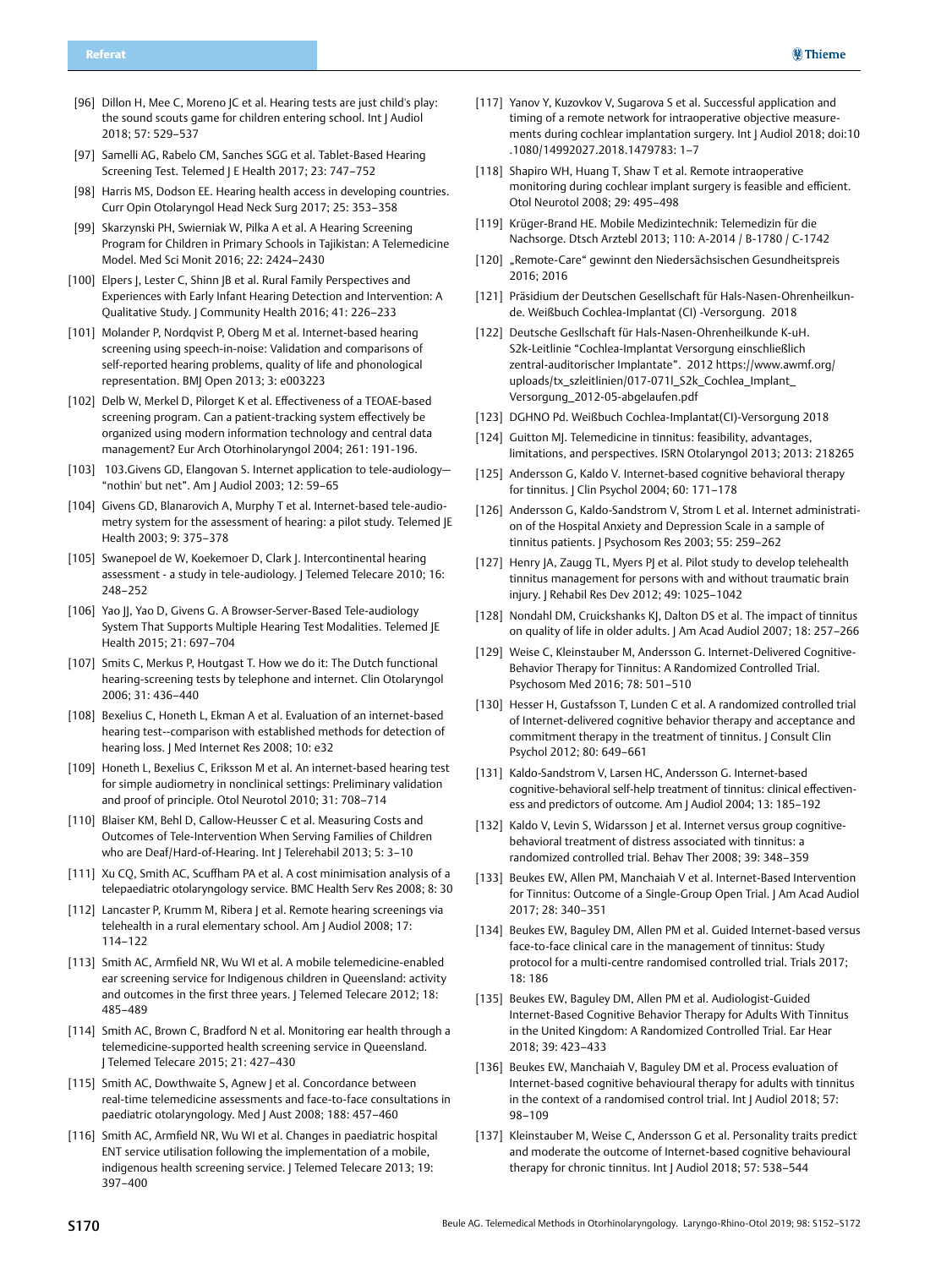- [138] Probst T, Weise C, Andersson G et al. Differences in baseline and process variables between non-responders and responders in Internet-based cognitive behavior therapy for chronic tinnitus. Cogn Behav Ther 2018; doi:10.1080/16506073.2018.1476582: 1–13
- [139] Viirre E. Vestibular telemedicine and rehabilitation. Applications for virtual reality. Stud Health Technol Inform 1996; 29: 299–305
- [140] Brandt T, Zwergal A, Jahn K et al. Institutional profile: integrated center for research and treatment of vertigo, balance and ocular motor disorders. Restor Neurol Neurosci 2010; 28: 135–143
- [141] Gutierrez RO, Galan Del Rio F, Cano de la Cuerda R et al. A telerehabilitation program by virtual reality-video games improves balance and postural control in multiple sclerosis patients. NeuroRehabilitation 2013; 33: 545–554
- [142] Ortiz-Gutierrez R, Cano-de-la-Cuerda R, Galan-del-Rio F et al. A telerehabilitation program improves postural control in multiple sclerosis patients: a Spanish preliminary study. Int J Environ Res Public Health 2013; 10: 5697–5710
- [143] Jessiman S. Speech and language services using telehealth technology in remote and underserviced areas. J Speech Lang Pathol Audiol 2003; 27: 45–51
- [144] Towey MP. Speech telepractice: installing a speech therapy upgrade for the 21st century. Int | Telerehabil 2012; 4: 73-78
- [145] Sicotte C, Lehoux P, Fortier-Blanc J et al. Feasibility and outcome evaluation of a telemedicine application in speech-language pathology. J Telemed Telecare 2003; 9: 253–258
- [146] Allen CR. The use of email as a component of adult stammering therapy: A preliminary report. J Telemed Telecare 2011; 17: 163-167
- [147] Carey B, O'Brian S, Onslow M et al. Randomized controlled non-inferiority trial of a telehealth treatment for chronic stuttering: The Camperdown Program. Int J Lang Commun Disord 2010; 45: 108–120
- [148] Prins D, Ingham RJ. Reviewing the literature: comments on "The Camperdown Program: outcomes of a new prolonged-speech treatment model" (2003) for stuttering. J Speech Lang Hear Res 2005; 48: 1025–1028 author reply 1029-1032
- [149] O'Brian S, Onslow M, Cream A et al. The Camperdown Program: Outcomes of a new prolonged-speech treatment model. J Speech Lang Hear Res 2003; 46: 933–946
- [150] O'Brian S, Packman A, Onslow M. Telehealth delivery of the Camperdown Program for adults who stutter: A phase I trial. J Speech Lang Hear Res 2008; 51: 184–195
- [151] Carey B, O'Brian S, Onslow M et al. Webcam delivery of the Camperdown Program for adolescents who stutter: A phase I trial. Lang Speech Hear Serv Sch 2012; 43: 370–380
- [152] Hearne A, Packman A, Onslow M et al. Developing treatment for adolescents who stutter: a phase I trial of the Camperdown Program. Lang Speech Hear Serv Sch 2008; 39: 487–497
- [153] Carey B, O'Brian S, Lowe R et al. Webcam delivery of the Camperdown Program for adolescents who stutter: a phase II trial. Lang Speech Hear Serv Sch 2014; 45: 314–324
- [154] Ingham RJ. Comments on recent developments in stuttering treatment maintenance research using the Camperdown Program. J Speech Lang Hear Res 2012; 55: 306–309 author reply 310-302
- [155] Burns CL, Ward EC, Hill AJ et al. A pilot trial of a speech pathology telehealth service for head and neck cancer patients. J Telemed Telecare 2012; 18: 443–446
- [156] Malandraki GA, McCullough G, He X et al. Teledynamic evaluation of oropharyngeal swallowing. J Speech Lang Hear Res 2011; 54: 1497–1505
- [157] Ward EC, Wall LR, Burns CL et al. Application of telepractice for head and neck cancer management: a review of speech language pathology service models. Curr Opin Otolaryngol Head Neck Surg 2017; 25: 169–174
- [158] Furukawa M, Furukawa MK, Mizojiri G et al. Telemedicine in laryngology. Telemed | 1998; 4: 329-333
- [159] Lozada KN, Morton K, Stepan K et al. The clinical impact of bedside fiberoptic laryngoscopic recording on a tertiary consult service. Laryngoscope 2018; 128: 818–822
- [160] Yip J, Vescan AD, Witterick IJ et al. The personal financial burden of chronic rhinosinusitis: A Canadian perspective. Am J Rhinol Allergy 2017; 31: 216–221
- [161] Choi H, Park IH, Yoon HG et al. Wireless patient monitoring system for patients with nasal obstruction. Telemed | E Health 2011; 17: 46–49
- [162] Raithatha R, Anand VK, Mace JC et al. Interrater agreement of nasal endoscopy for chronic rhinosinusitis. Int Forum Allergy Rhinol 2012;  $2: 144 - 150$
- [163] McCoul ED, Smith TL, Mace JC et al. Interrater agreement of nasal endoscopy in patients with a prior history of endoscopic sinus surgery. Int Forum Allergy Rhinol 2012; 2: 453–459
- [164] Psaltis AJ, Li G, Vaezeafshar R et al. Modification of the Lund-Kennedy endoscopic scoring system improves its reliability and correlation with patient-reported outcome measures. Laryngoscope 2014; 124: 2216–2223
- [165] Colley P, Mace JC, Schaberg MR et al. Impact of educational intervention on the interrater agreement of nasal endoscopy interpretation. Laryngoscope 2015; 125: 2259–2265
- [166] Jahanshahi J, Hashemian F, Pazira S et al. Effect of topical tranexamic acid on bleeding and quality of surgical field during functional endoscopic sinus surgery in patients with chronic rhinosinusitis: a triple blind randomized clinical trial. PLoS One 2014; 9: e104477
- [167] Valentine R, Athanasiadis T, Moratti S et al. The efficacy of a novel chitosan gel on hemostasis and wound healing after endoscopic sinus surgery. Am J Rhinol Allergy 2010; 24: 70–75
- [168] Valentine R, Athanasiadis T, Moratti S et al. The efficacy of a novel chitosan gel on hemostasis after endoscopic sinus surgery in a sheep model of chronic rhinosinusitis. Am J Rhinol Allergy 2009; 23: 71–75
- [169] Athanasiadis T, Beule A, Embate J et al. Standardized video-endoscopy and surgical field grading scale for endoscopic sinus surgery: A multi-centre study. Laryngoscope 2008; 118: 314–319
- [170] Klapan I, Vranjes Z, Prgomet D et al. Application of advanced virtual reality and 3D computer assisted technologies in tele-3D-computer assisted surgery in rhinology. Coll Antropol 2008; 32: 217–219
- [171] Staicu ML, Holly AM, Conn KM et al. The Use of Telemedicine for Penicillin Allergy Skin Testing. J Allergy Clin Immunol Pract 2018, doi:10.1016/j.jaip.2018.04.038
- [172] Ring J, Beyer K, Biedermann T et al. Guideline for acute therapy and management of anaphylaxis: S2 Guideline of the German Society for Allergology and Clinical Immunology (DGAKI), the Association of German Allergologists (AeDA), the Society of Pediatric Allergy and Environmental Medicine (GPA), the German Academy of Allergology and Environmental Medicine (DAAU), the German Professional Association of Pediatricians (BVKJ), the Austrian Society for Allergology and Immunology (OGAI), the Swiss Society for Allergy and Immunology (SGAI), the German Society of Anaesthesiology and Intensive Care Medicine (DGAI), the German Society of Pharmacology (DGP), the German Society for Psychosomatic Medicine (DGPM), the German Working Group of Anaphylaxis Training and Education (AGATE) and the patient organization German Allergy and Asthma Association (DAAB). Allergo J Int 2014; 23: 96–112
- [173] Rueff F, Bergmann KC, Brockow K et al. Hauttests zur Diagnostik von allergischen Soforttyp-Reaktionen. Leitlinie der Deutschen Gesellschaft fur Allergologie und klinischen Immunologie (DGAKI). Pneumologie 2011; 65: 484–495
- [174] Elliott T, Shih J, Dinakar C et al. American College of Allergy, Asthma & Immunology Position Paper on the Use of Telemedicine for Allergists. Ann Allergy Asthma Immunol 2017; 119: 512–517